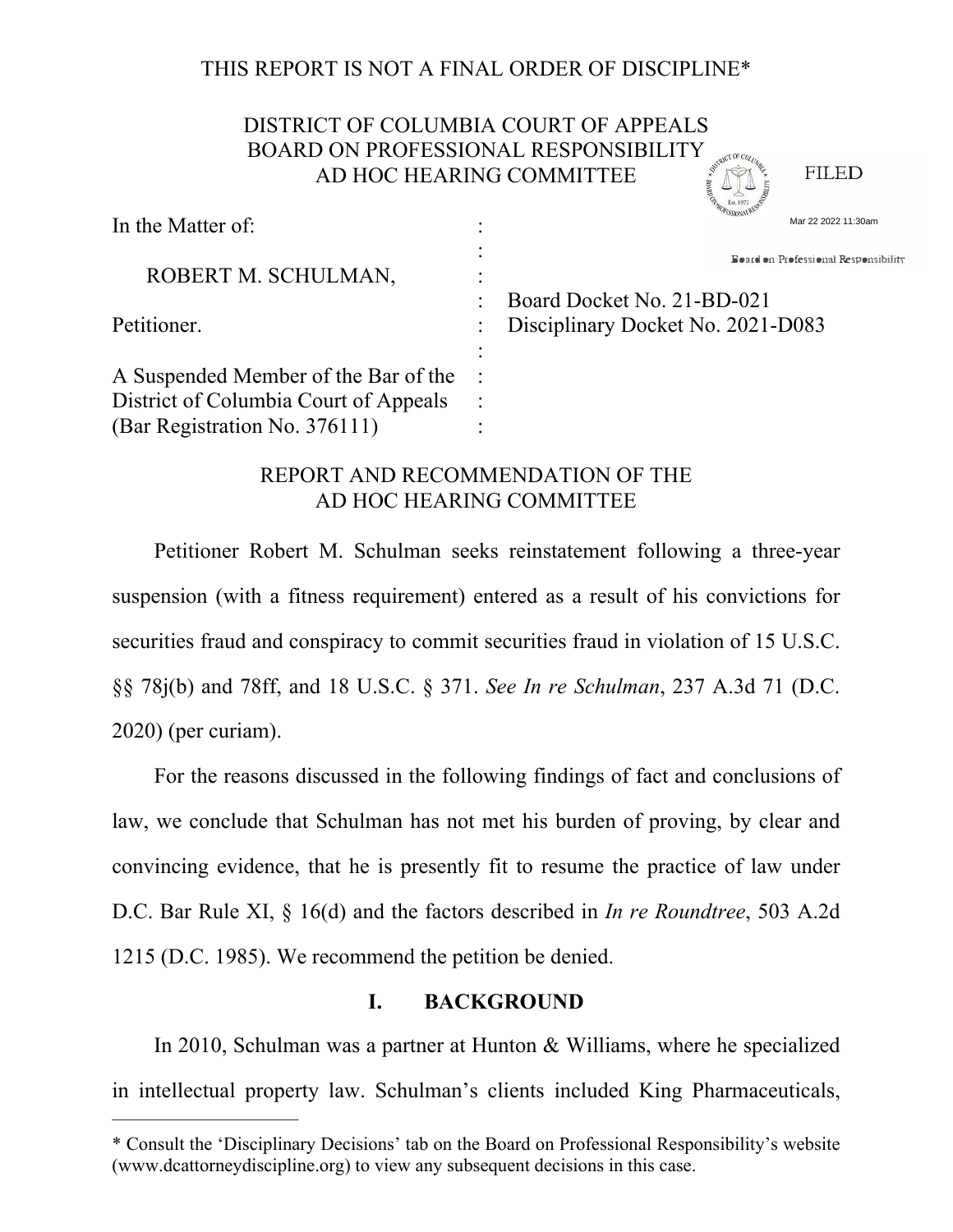which was at the time involved in litigation against Purdue, another pharmaceutical company. DCX 9-003.<sup>1</sup> In early August 2010, Schulman learned from another Hunton & Williams lawyer that King was engaged in discussions with Pfizer about a potential merger between the two companies. DCX 9-004. Specifically, David Kelly, who was then a senior associate in the firm's Atlanta office, told Schulman about a meeting he had attended in New York with King's inhouse counsel and lawyers from Pfizer regarding the potential merger. DCX 9-003–9-004. Schulman understood that the purpose of the meeting was to conduct due diligence, and Schulman knew that the merger discussions were highly confidential. Tr. 76-77, 134-135, 181-182. Kelly also told Schulman to keep the information confidential. DCX 9-004.

A little more than a week later, Schulman gave that information to his financial advisor, Tibor Klein, at a dinner at the Schulman home. DCX 9-005. Schulman had hired Klein to manage his finances about ten years before, and he and his wife had subsequently become good friends with Klein. DCX 9-003; Tr. 40. They invited Klein to their daughter's wedding and their son's bar mitzvah, and Schulman occasionally went with Klein to baseball games. Tr. 40-41; DCX 1-009.

The Schulmans had given Klein discretionary authority to buy and sell securities on their behalf without first obtaining their permission. DCX 9-003. Although Hunton & Williams's policy required attorneys to clear their potential trades against a list of no-trade companies, Schulman believed that because Klein initiat-

<sup>&</sup>lt;sup>1</sup> DCX refers to Disciplinary Counsel's exhibits; PX refers to Petitioner's exhibits.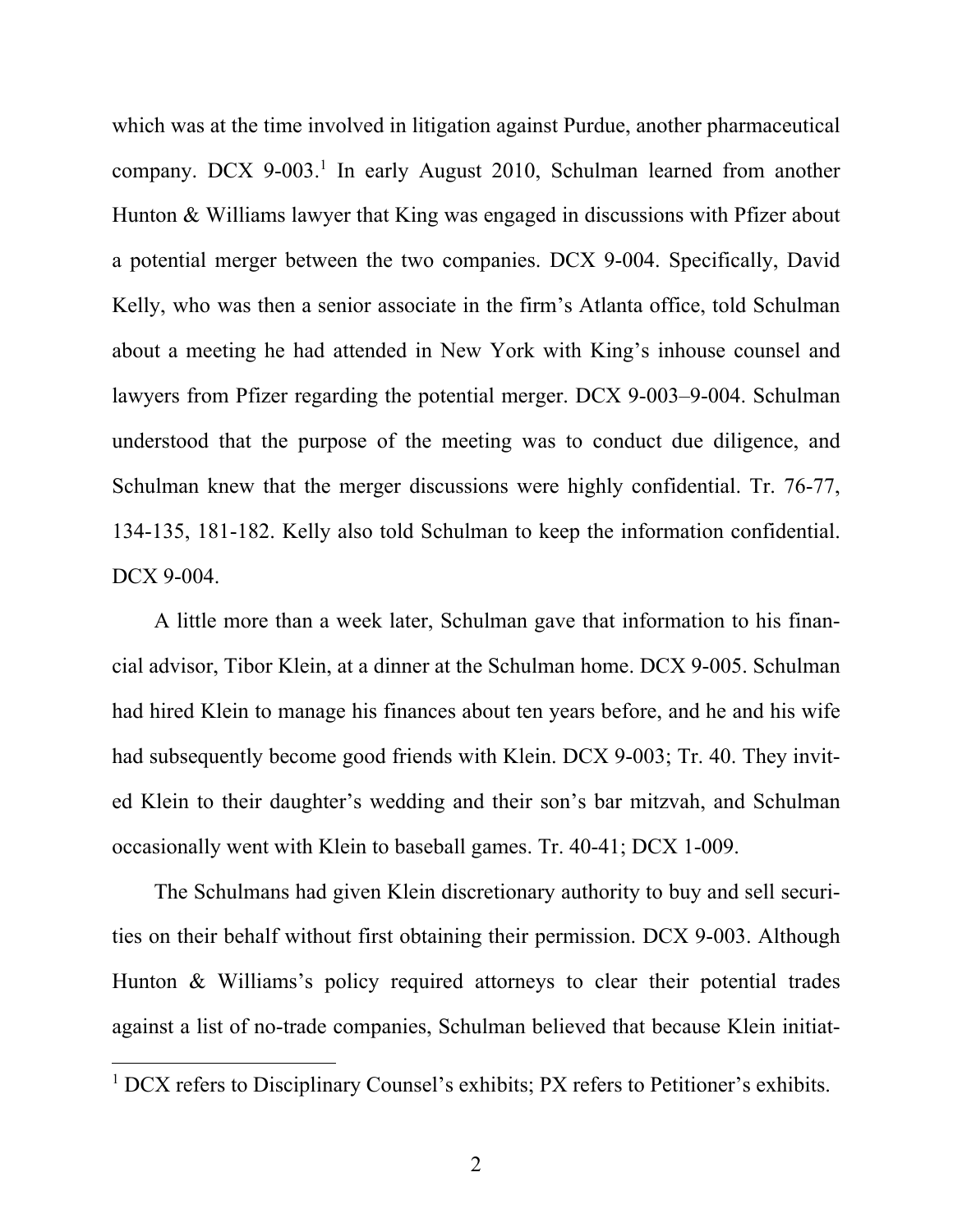ed trades without informing Schulman, he did not need to clear them with the law firm. Tr. 108. Even so, the Schulmans received monthly statements that detailed the trades that Klein made on their behalf. Tr. 43. On one occasion—at or before their August 2010 dinner—the Schulmans learned that Klein had purchased stock for them in one of Schulman's clients, Enzo Biochem. Tr. 135-136, 139-140; DCX 1-008. According to Schulman, he became angry with Klein when he learned about that purchase because he believed Enzo's CEO to be "a certifiable lunatic," not because Klein had purchased stock in one of his clients. DCX 1-008; *see* Tr. 140-141.

The Schulmans typically discussed their accounts with Klein during in-person meetings in their home that had both social and business aspects. Klein would travel from New York to D.C., spend the evening with the Schulmans, have dinner, discuss their portfolio, sleep over, and then return to New York the following day. Tr. 40-41, 152, 160-161.

The Schulmans' meeting with Klein in August 2010 followed that same pattern. The trio had dinner, discussed the Schulmans' portfolio, and Klein returned to New York the next day. Schulman drank wine that evening, though he did not consider himself impaired. Tr. 150-151. In the course of the discussion, Schulman improperly told Klein that King might be acquired. DCX 9-005. As Schulman relates it, he told Klein that it would be "nice to be King for a day"—referring to King Pharmaceuticals and knowing that Klein understood that Schulman represented King. *Id.* As described by Klein, however, Schulman went beyond that single statement. Klein stated under oath: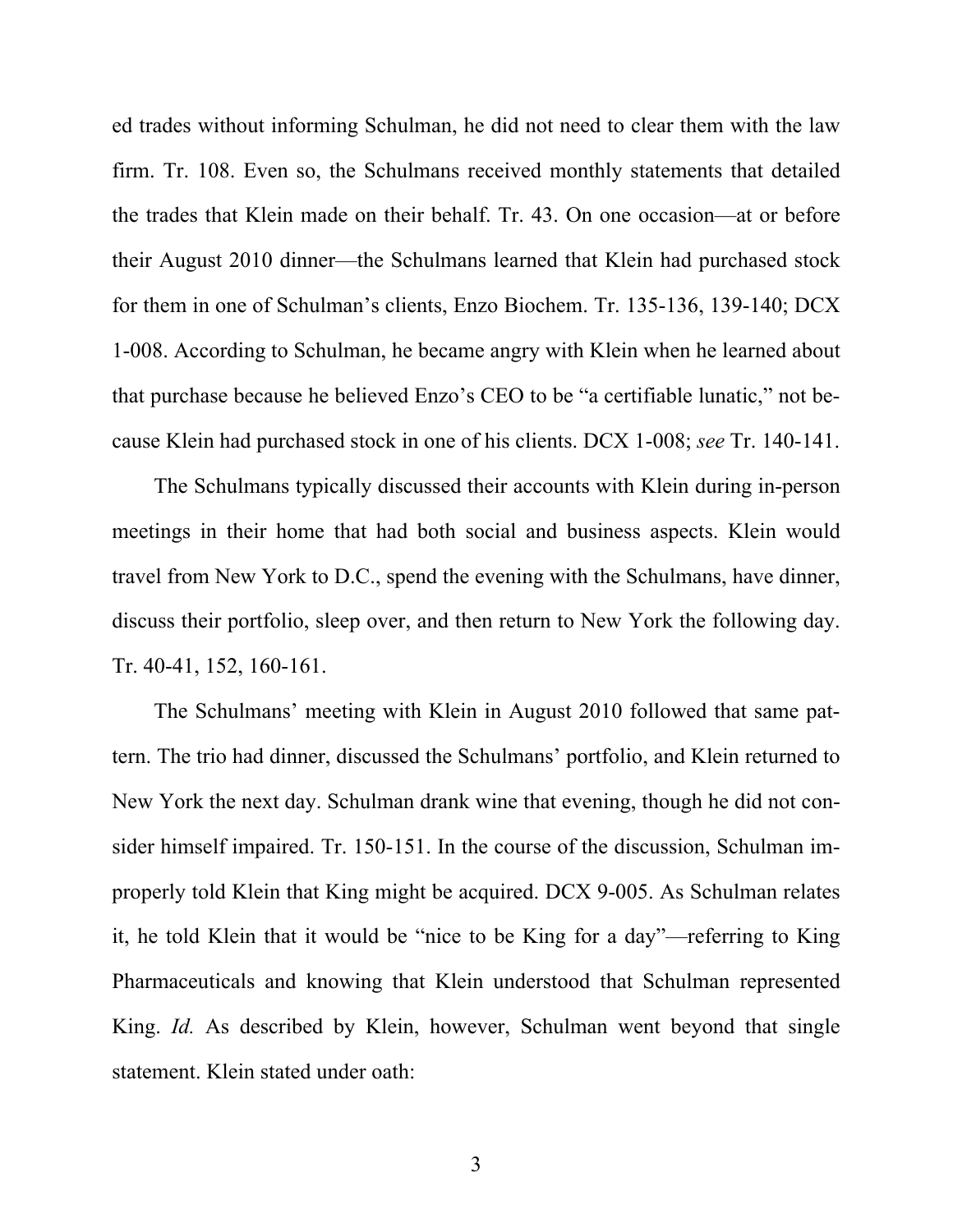During the course of the dinner with Mr. and Mrs. Schulman, Mr. Schulman provided me with material nonpublic information regarding the fact that King was the subject of an acquisition by Pfizer, Inc. More specifically, Mr. Schulman told me that he thought he had inside information because he had to give his files to someone at Hunton & Williams for a meeting with Pfizer. Mr. Schulman then stated, "You know, it would be nice to be King for a day." After I did not respond to his comment, Mr. Schulman then leaned forward toward me and emphatically repeated the statement about being King for a day. These gestures were immediately followed by Mr. Schulman stating, you know I can't trade it.

DCX 9-005. Klein testified that he understood Schulman to mean that while Schulman could not trade on the information himself, Klein could do so both for his own benefit and for Schulman's. DCX 9-006.

Upon returning to New York, Klein contacted Michael Shechtman, his friend and financial advisor, and told him that he had inside information about Pfizer acquiring King Pharmaceuticals. DCX 9-007; PX 18 at 256-259 (Shechtman). Both Klein and Shechtman then traded in King stock and options for their own accounts. DCX 9-007. Klein also purchased King stock for the accounts of 48 of his clients, including the Schulmans. *Id.* Altogether, Klein purchased more than 65,000 shares of King stock for his clients at a cost of approximately \$585,000. *Id.* Those purchases included 3,000 shares for Schulman's IRA account, totaling approximately \$27,000. *Id.* The vast majority of Klein's purchases were made on the first trading day after his meeting with the Schulmans. DCX 9-007–9-008. The monthly statement for Schulman's IRA subsequently reflected the King stock purchase; Schulman testified at the reinstatement hearing, however, that he did not read his monthly statements other than to review the first few pages to see if his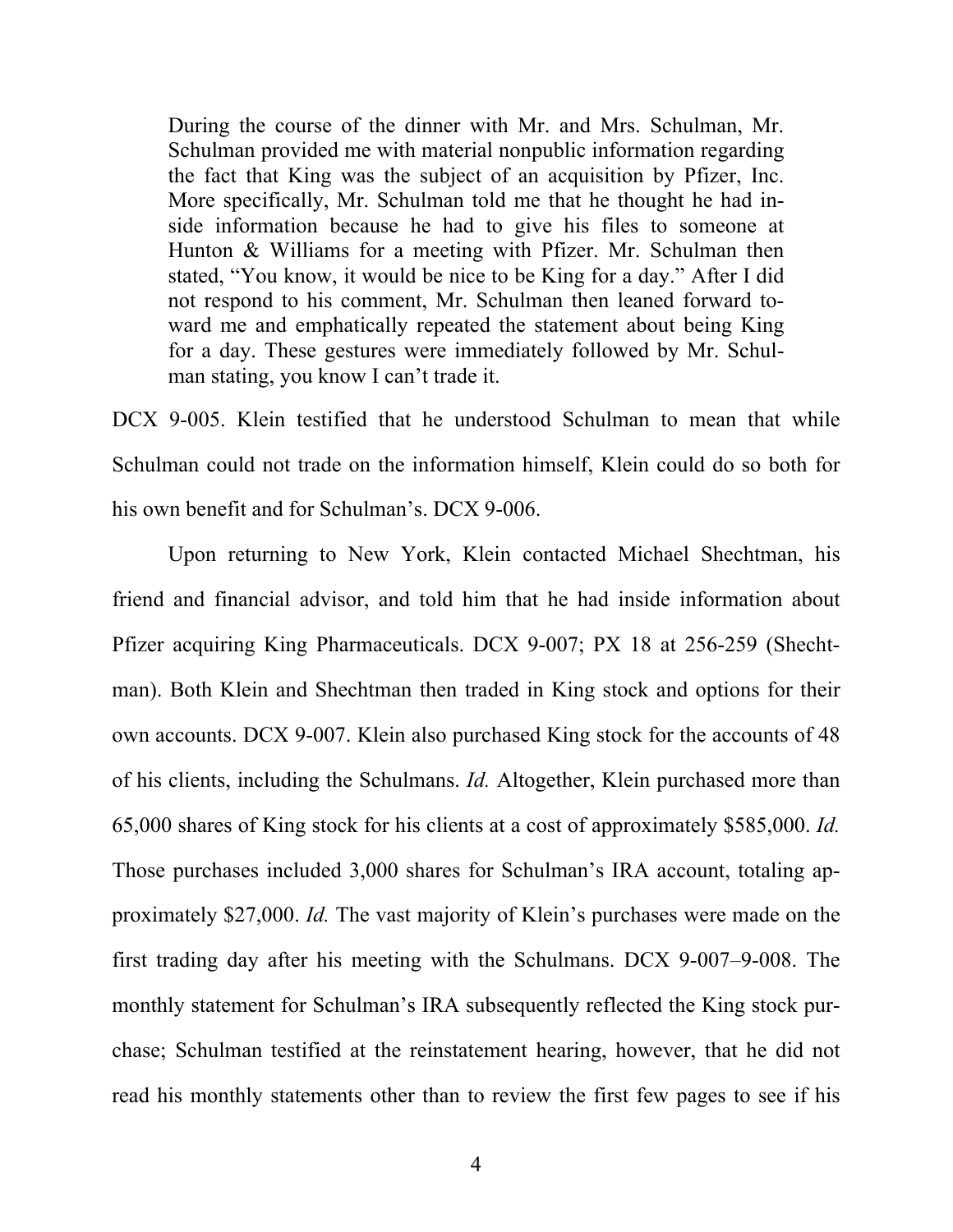investments were up or down, and he therefore did not know at the time that Klein had purchased King stock in his account. DCX 9-008; Tr. 178-179.

Pfizer's acquisition of King was announced October 12, 2010. DCX 9-008. That same day, Klein sold the shares of King stock he had purchased for himself and for his clients. Within a few days, Shechtman had likewise sold the King stock and options he had purchased as a result of his conversations with Klein. *Id.* Klein's sales of King stock generated more than \$328,000 in profits. *Id.* Of that amount, Klein made about \$8,000 on the shares he bought for himself and Schulman gained more than \$15,500 in his IRA. *Id.*

Shechtman's trades attracted the attention of investigators at his investment firm and the Securities and Exchange Commission, which interviewed Schulman under oath. *See* DCX 1. In his deposition, Schulman denied telling "anyone about any knowledge [he] had regarding a potential merger or acquisition of King Pharma." DCX 1-016. He admitted, however, that he told Klein it would be good to be "king for a day," referring to King Pharmaceuticals. *Id.* Schulman characterized the statement as "a joke" and stated that the remark was "the sum total of anything I could have told anybody." *Id.*; *see* DCX 1-017. He stated that "I would never have told him anything about their meeting, there's a potential merger." DCX 1- 016. Rather, he claimed, he was "acting like I'm a big shot and I know this thing, but that's the extent of what I would have communicated to him." *Id.* Later, in an interview with the Department of Justice, Schulman reiterated that he never told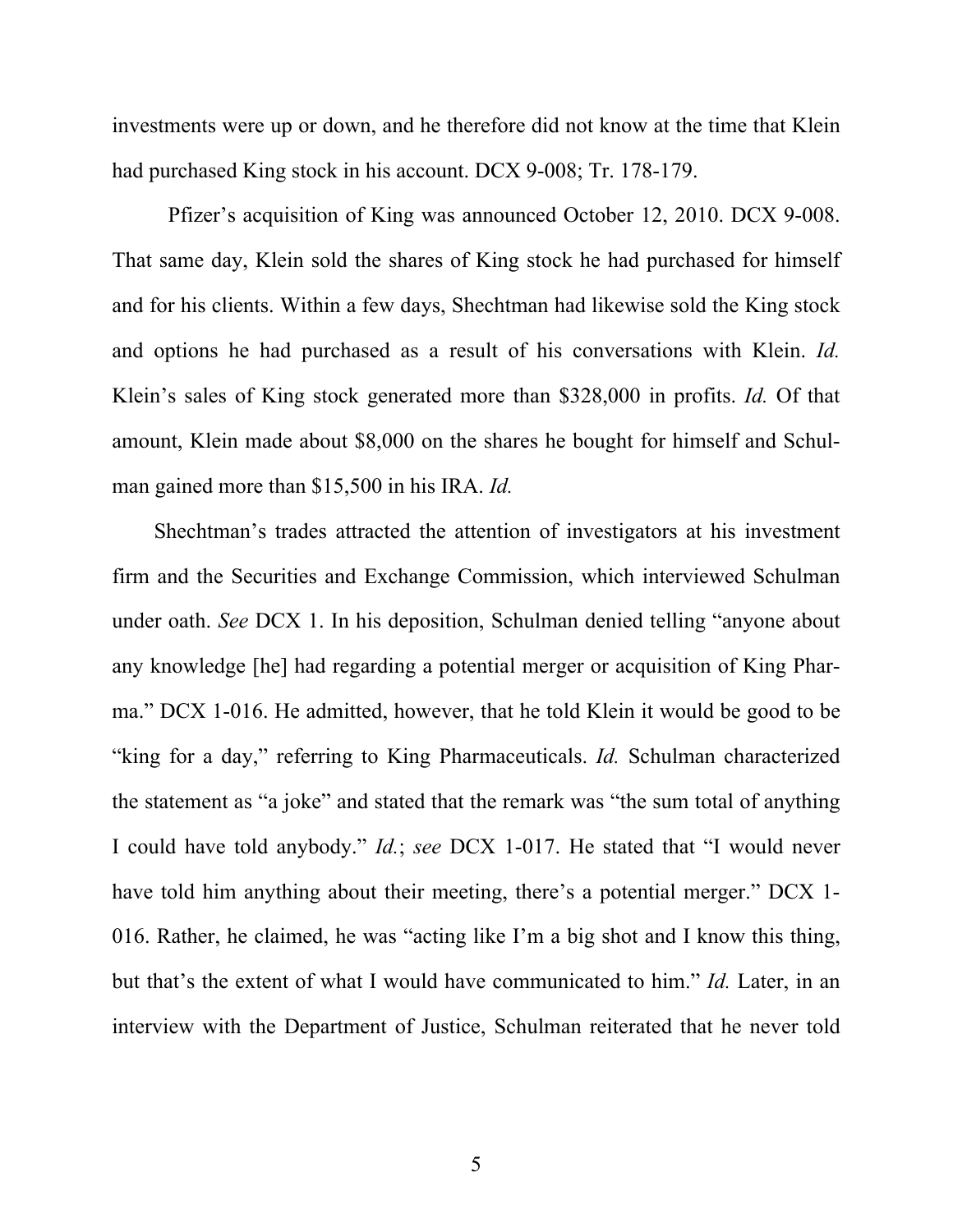Klein that a merger between Pfizer and King was possible, and volunteered that he had "never mentioned Pfizer to Klein at all." DCX 2-006.

The SEC eventually charged Shechtman and Klein (but not Schulman) with insider trading. DCX 9-009. After initially lying about his reasons for trading King stock, Shechtman admitted liability, cooperated with the SEC, and pleaded guilty to one count of conspiracy to commit securities fraud. *Id.*

### **A. Schulman's Criminal Conviction**

Schulman and Klein were subsequently indicted for securities fraud and conspiracy to commit securities fraud. DCX 3. The indictment charged that Schulman gave Klein material nonpublic information about the pending merger between King and Pfizer at their August 2010 dinner; that Klein traded on the information and realized profits for himself, Schulman, and his other clients; and that Klein shared the information with Shechtman, who also traded on the information. *Id.*; DCX 6-002. Schulman's case was tried before a jury, which returned guilty verdicts on both counts. DCX 6-003, 6-018. Klein's case was severed before Schulman's trial, and he pleaded guilty after the verdict in Schulman's case. DCX 9-010.

Following the verdict, Schulman filed motions for acquittal and for a new trial. DCX 9-011; DCX 6-019. In support of the motion for acquittal, Schulman argued that no reasonable jury could have found that he told Klein anything about the merger beyond stating that it would be nice to be "King for a day," *see* DCX 6- 023–6-029; that no reasonable jury could have found that he intended for Klein to trade on the information about King, *see* DCX 6-029–6-039; and that the govern-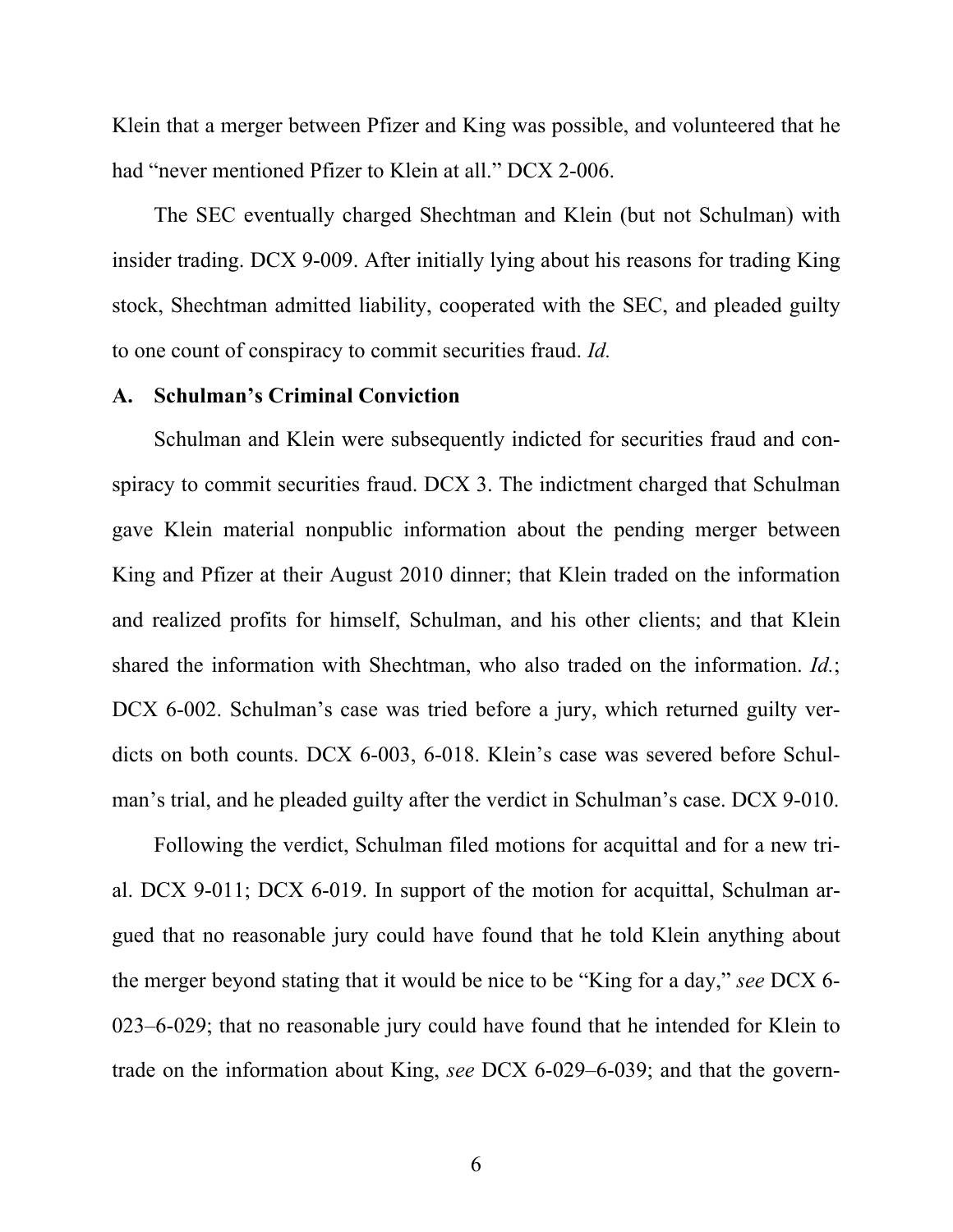ment failed to prove the elements of conspiracy, *see* DCX 6-039–6-047. The district court rejected those arguments, finding that the evidence was sufficient to support the jury's verdict. DCX 6-023–6-047. The court likewise rejected Schulman's motion for a new trial. DCX 6-047–6-065. Schulman was sentenced to three years' probation and ordered to complete 2,000 hours of community service, to pay a \$50,000 fine, and to forfeit \$15,527, representing the profit he realized from the King stock trades. DCX 7.

Schulman appealed, arguing again that no reasonable jury could have found that he had communicated anything to Klein beyond the "King for a day" statement or that he intended Klein to trade on the information. DCX 8-003–8-004. The U.S. Court of Appeals for the Second Circuit affirmed the convictions, finding that "[e]xtensive circumstantial evidence supports an inference that Schulman communicated more to Klein than that 'it would be nice to be king for a day' and that Schulman expected Klein to use the nonpublic information he shared with him to trade in King securities." DCX 8-004. "As a matter of common sense," the court reasoned, "Schulman had to have communicated additional information" for Klein to conclude that "king" meant King Pharmaceuticals. DCX 8-016. "Common sense also would lead a rational juror to conclude that Schulman had to have communicated additional information to Klein for Klein to have promptly called Shechtman, cited 'inside information' about King and Pfizer, and begun buying King stock." *Id.* (citation omitted). The court found the trial record "replete with evidence sup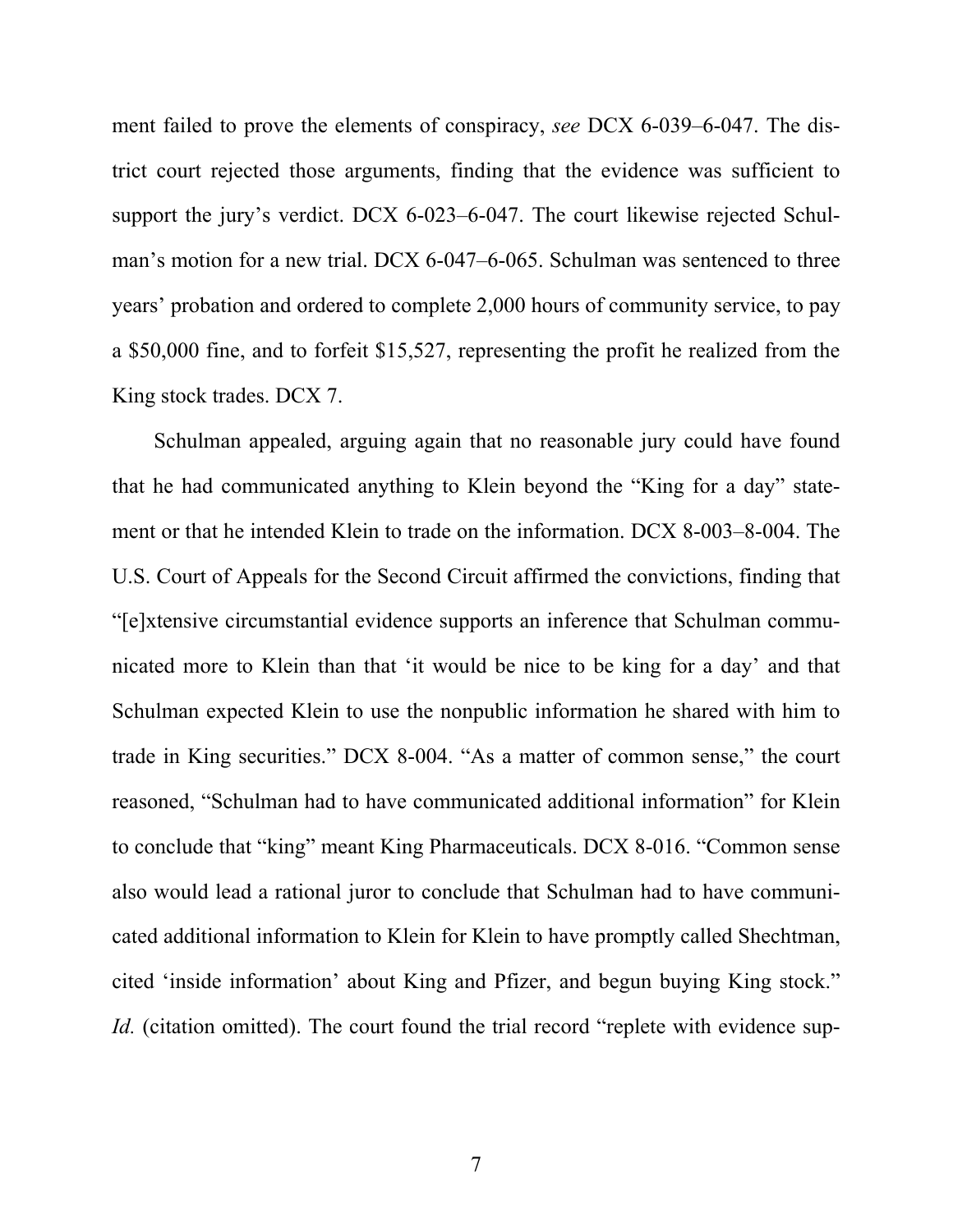porting an inference that Schulman told Klein information about King so that Klein would trade on it." *Id.*

## **B. Schulman's Suspension and Negotiated Discipline**

Following his conviction, the D.C. Court of Appeals suspended Schulman pending resolution of a disciplinary proceeding. Order, *In re Schulman*, No. 18- BG-065 (D.C. Feb. 5, 2018); *see* D.C. Bar R. XI, § 10(c). Schulman then entered into a Negotiated Discipline with Disciplinary Counsel, stipulating to knowingly revealing client confidences or secrets in violation of Rule 1.6(a); committing criminal acts reflecting adversely on his honesty, trustworthiness, or fitness as a lawyer in violation of Rule 8.4(b); engaging in conduct involving dishonesty, deceit, fraud, or misrepresentation in violation of Rule 8.4(c); and conviction of a serious crime in violation of D.C. Bar Rule XI, § 10. As a sanction, Schulman agreed to a three-year suspension with reinstatement conditioned on showing his fitness for readmission to the Bar. *See In re Schulman*, 237 A.3d at 71-72.

## **C. This Proceeding**

Schulman filed the Petition for Reinstatement, along with his Reinstatement Questionnaire, on April 29, 2021. Disciplinary Counsel filed its Answer on June 30, 2021, taking no position as to whether Petitioner qualifies for reinstatement and reserving judgment until after seeing Petitioner's evidence. Given the seriousness of the underlying misconduct, however, Disciplinary Counsel contended that Petitioner's evidence should be subject to heightened scrutiny. *See In re Borders*, 665 A.2d 1381, 1382 (D.C. 1995).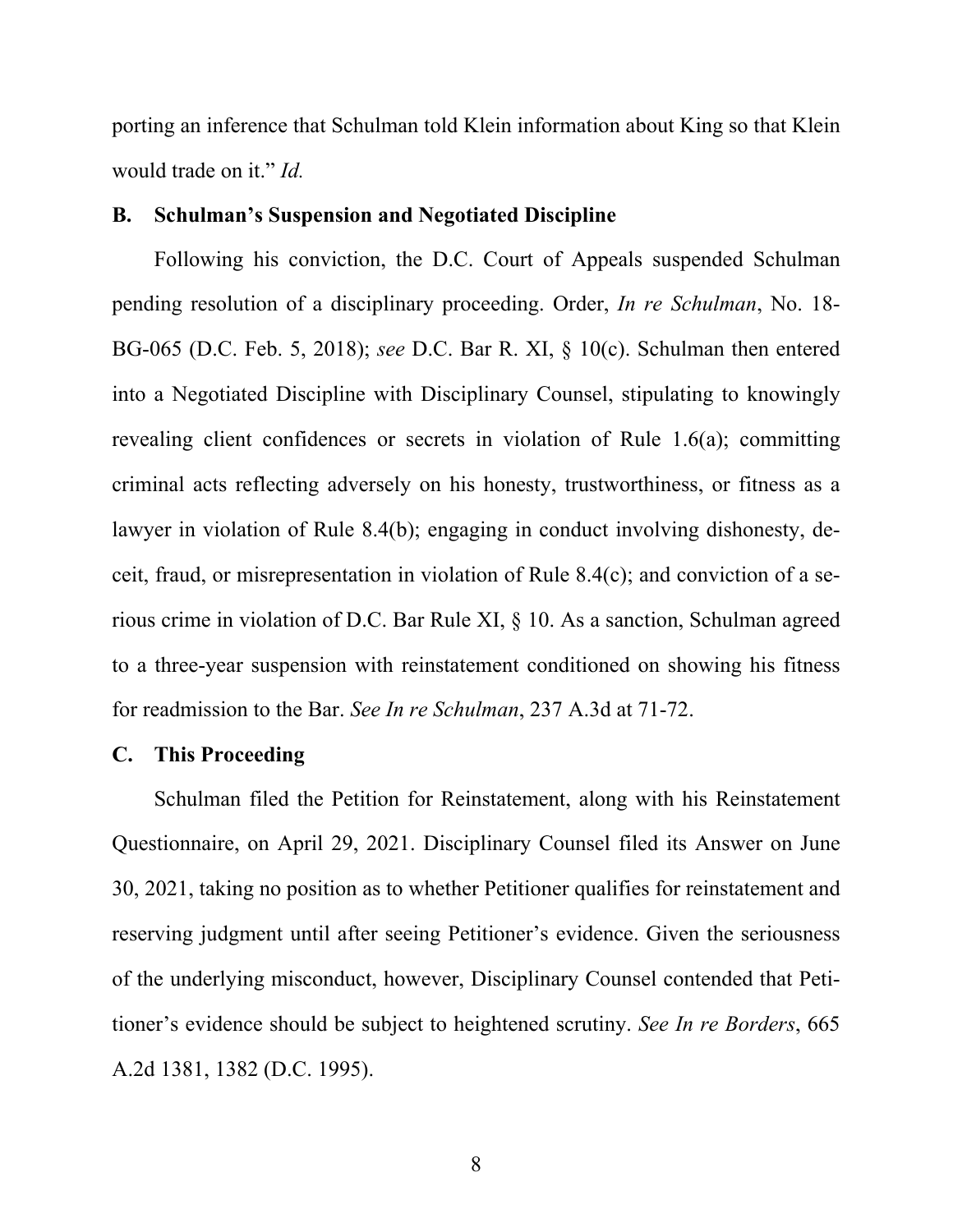An evidentiary hearing was held before this Ad Hoc Hearing Committee, consisting of Chair Theodore (Jack) Metzler, Public Member Roxanne Littner, and Attorney Member A.J. Kramer on December 6, 2021. Petitioner was represented by Christopher B. Mead, and the Office of Disciplinary Counsel was represented by Deputy Disciplinary Counsel Julia L. Porter. The Hearing Committee heard testimony from Schulman, his wife, his sister, and four additional character witnesses, and received Petitioner's Exhibits 1-19 and Disciplinary Counsel's Exhibits 1-10 into evidence. Both parties filed post-hearing briefs. In its post-hearing brief, Disciplinary Counsel concluded that Schulman had shown his fitness and thus does not presently oppose his reinstatement. DC Br. 19-23.

### **II. LEGAL STANDARD**

An attorney seeking reinstatement must prove by clear and convincing evidence:

(a) That the attorney has the moral qualifications, competency, and learning in law required for readmission; and (b) That the resumption of the practice of law by the attorney will not be detrimental to the integrity and standing of the Bar, or to the administration of justice, or subversive to the public interest.

D.C. Bar R. XI, § 16(d)(l). The Court of Appeals has elaborated that "in each reinstatement case," the readmission inquiry depends on five factors:

(1) the nature and circumstances of the misconduct for which the attorney was disciplined; (2) whether the attorney recognizes the seriousness of the misconduct; (3) the attorney's conduct since discipline was imposed, including the steps taken to remedy past wrongs and prevent future ones; (4) the attorney's present character; and (5) the attorney's present qualifications and competence to practice law.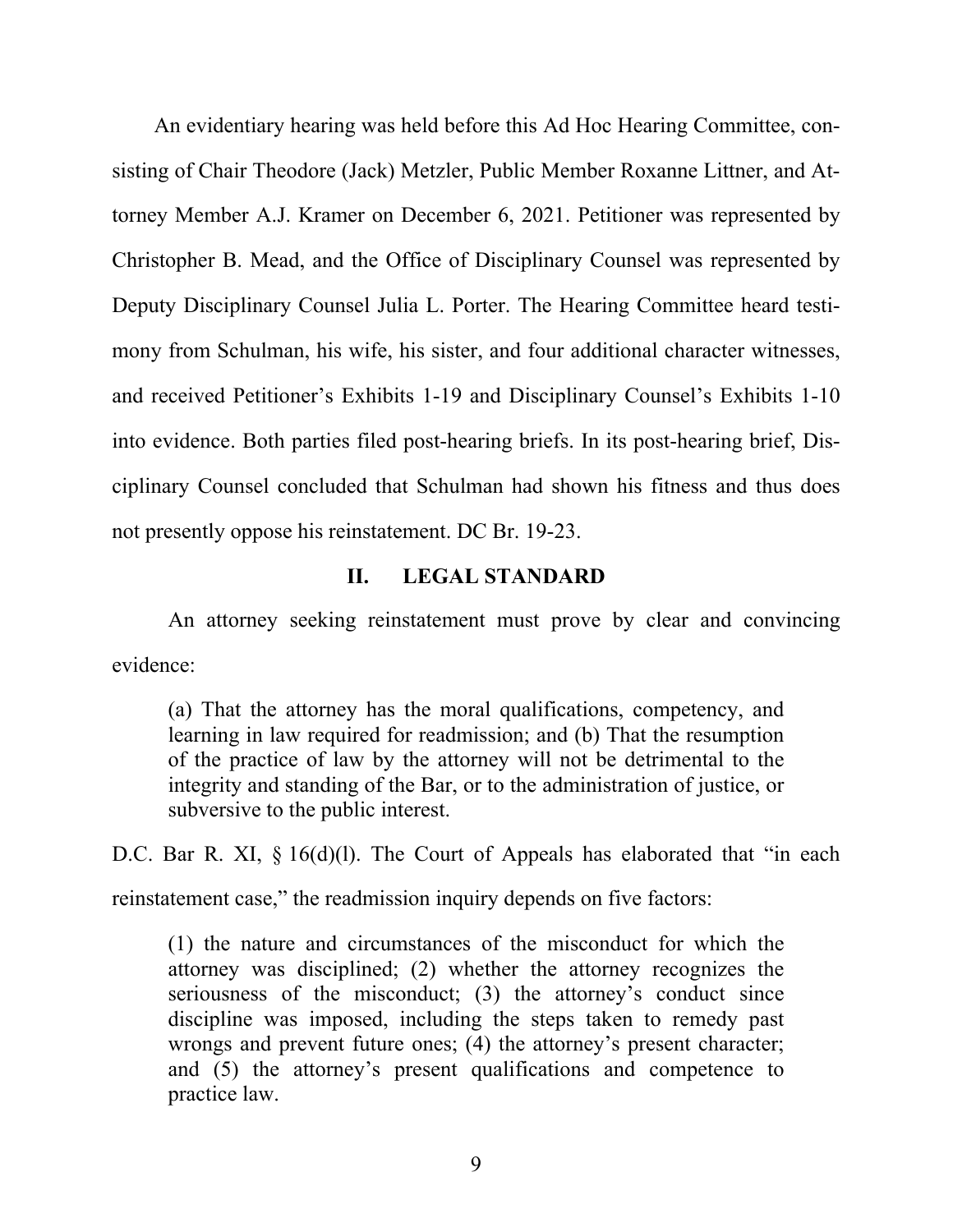*In re Roundtree*, 503 A.2d 1215, 1217 (D.C. 1985). The Court places "primary emphasis . . . on the factors most relevant to the grounds upon which the attorney was suspended or disbarred." *Id.* When the nature of the misconduct is both serious and "closely bound up" with the petitioner's "role and responsibilities as an attorney," the Court applies heightened scrutiny to its examination of the other *Roundtree* factors. *In re Borders*, 665 A.2d 1381, 1382 (D.C. 1995).

Attorneys seeking reinstatement must meet their burden with clear and convincing evidence. D.C. Bar R. XI,  $\S$  16(d)(1). Clear and convincing evidence is "more than a preponderance of the evidence"; it is "evidence that will produce in the mind of the trier of fact a firm belief or conviction as to the facts sought to be established." *In re Cater*, 887 A.2d 1, 24 (D.C. 2005) (cleaned up).

#### **III. ANALYSIS**

### **A. The Nature and Circumstances of the Misconduct**

We begin our analysis with this first *Roundtree* factor, which the Court of Appeals has stated is "of primary importance in considering [a] petition for reinstatement." *In re Bettis*, 644 A.2d 1023, 1028 (D.C. 1994). The nature of the misconduct here was serious. Schulman violated his duty under Rule 1.6 to maintain client confidences and to protect them from being used for his own or for others' gain. As a result, he was convicted of a securities fraud and conspiracy to commit securities fraud—serious crimes that reflect adversely on his honesty, trustworthiness, or fitness as a lawyer and establish violations of Rules 8.4(b), 8.4(c), and D.C. Bar Rule XI,  $\S$  10.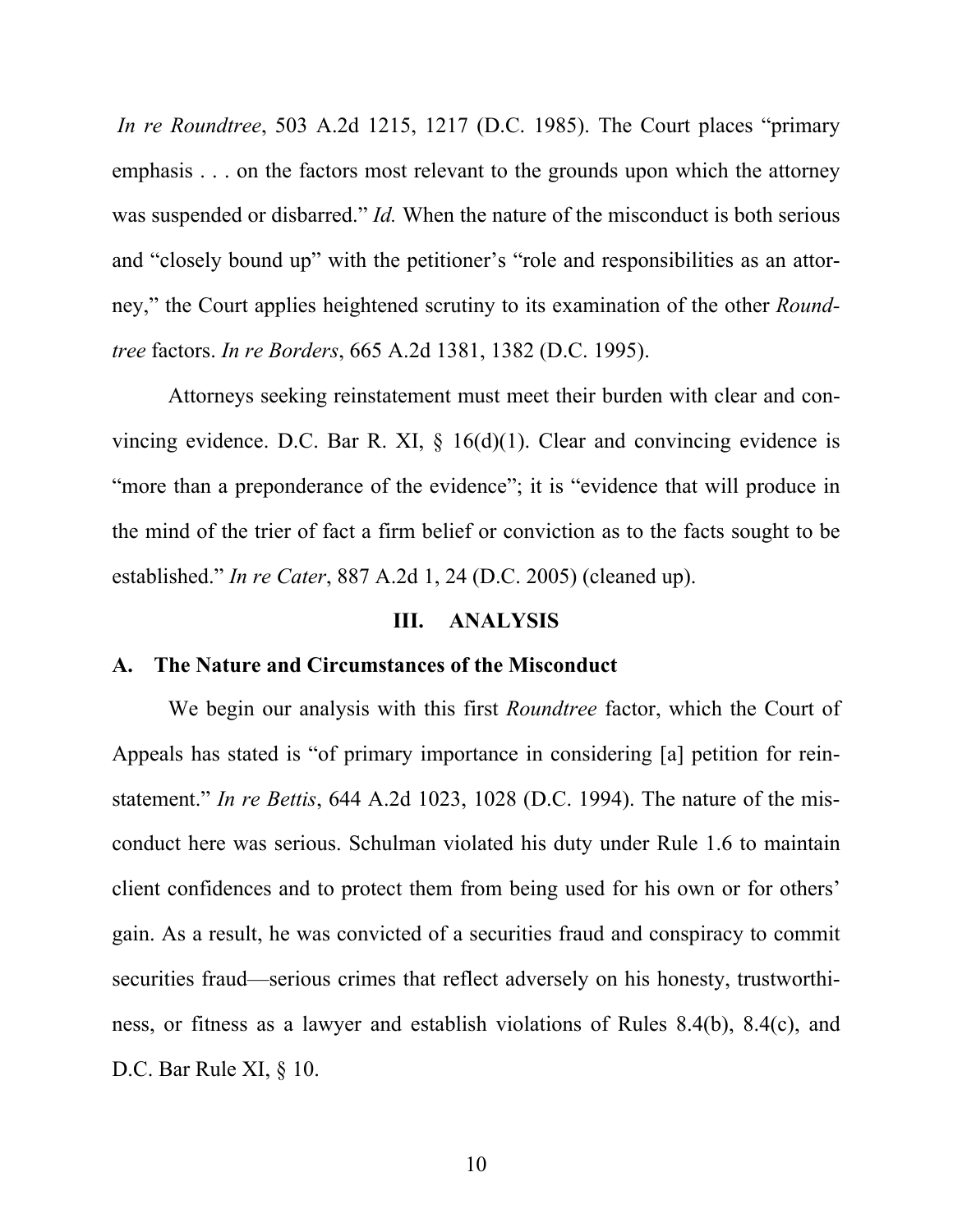The circumstances in which Schulman's misconduct occurred heighten its seriousness. As an initial matter, the information Schulman revealed was particularly sensitive. It was nonpublic information about an event—King's potential merger with Pfizer—that was certain to have an impact on his client's stock price. Further, the person he gave it to was well situated to use the information. Klein owned his own investment firm and was regularly engaged in trading securities on his clients' behalf. Tr. 178-179 (Petitioner); DCX 1-006-1-007. Worse, Klein was Schulman's own financial advisor and thus the one person who could use the information for Schulman's personal financial gain. Worse still, Schulman had authorized Klein to trade securities for him without prior approval and did not keep himself informed of Klein's trading activity. Moreover, Schulman knew that Klein had previously bought Enzo—one of Schulman's clients—on Schulman's behalf.

Taken together, those circumstances made it particularly important that Schulman exercise proper care to protect the confidentiality of the information he possessed about the potential merger between King and Pfizer. Instead, Schulman knowingly revealed that information. He did so in the context of a discussion with his financial advisor about his investments, and he did not make any effort to ensure that Klein would not trade on the information. As a result of Schulman's conduct, Klein invested more than a half million dollars of his own and his clients' funds in King stock and also shared the information with Shechtman, who likewise made substantial trades in King securities. Those trades then spurred multiple government investigations and led to criminal convictions for all three, including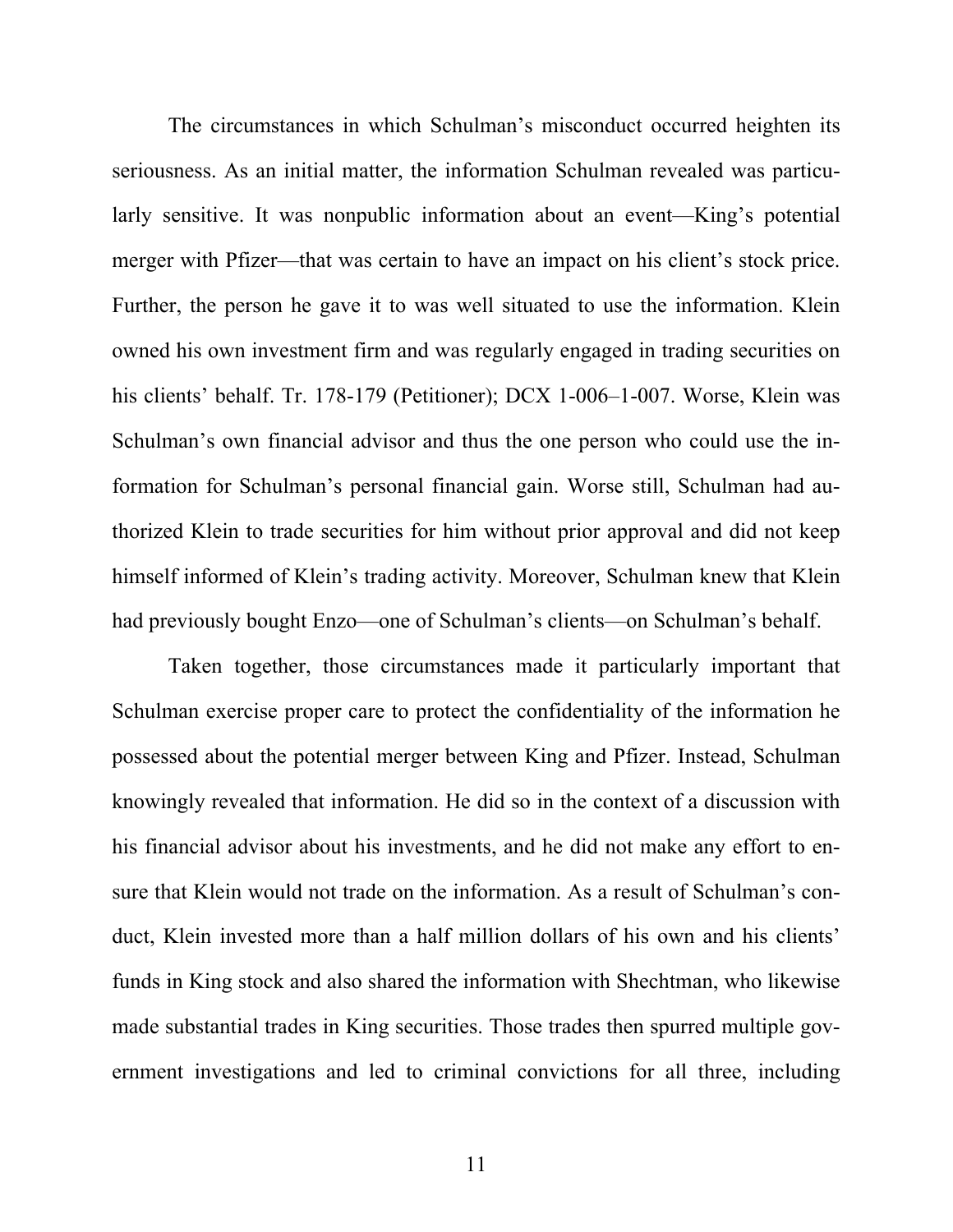Schulman's conviction for securities fraud and conspiracy to commit securities fraud.

We find the nature and circumstances of the misconduct were serious indeed. That seriousness is reflected by the sanction imposed by the Court of Appeals and its requirement that Schulman prove his fitness before being readmitted. Nevertheless, under the Court of Appeals' precedents, Schulman's misconduct "is not necessarily a permanent bar to reinstatement," so long as the other *Roundtree* factors favor readmission. *Bettis*, 644 A.2d at 1028. We therefore turn to those factors.

### **B. Other** *Roundtree* **Factors**

Two principles guide our analysis of the remaining *Roundtree* factors. First, we must apply heightened scrutiny if the misconduct was "closely bound up with Petitioner's role and responsibilities as an attorney." *Borders*, 665 A.2d at 1382. Second, we must place "primary emphasis . . . on the factors most relevant to the grounds upon which the attorney was suspended or disbarred." *Roundtree*, 503 A.2d at 1217; *In re Mba-Jonas*, 118 A.3d 785, 787 (D.C. 2015) (per curiam) ("[P]rimary emphasis should be given to matters bearing most closely on the reasons why the attorney was suspended or disbarred in the first place.").

With regard to the first principle, we find that heightened scrutiny is appropriate here. It is a "fundamental principle in the client-lawyer relationship" that "the lawyer holds inviolate the client's secrets and confidences." D.C. R. Prof'l Conduct 1.6, cmt. [4]. Schulman learned about Pfizer's acquisition of King in the

12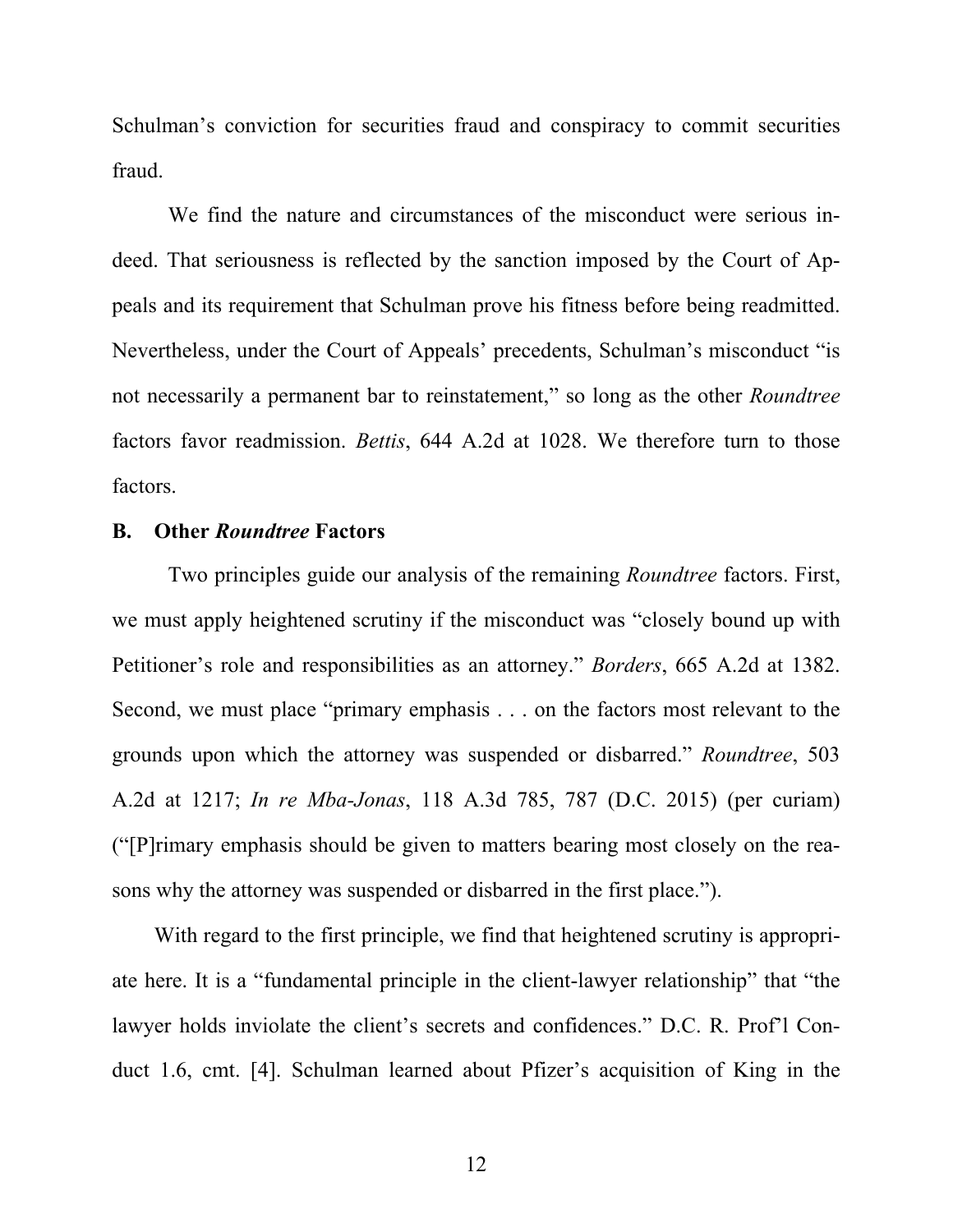course of representing King in litigation, and was therefore required to refrain from using that information for his own or others' advantage. *See* D.C. R. Prof'l Conduct 1.6(a). Heightened scrutiny is appropriate because Schulman's discipline arose directly from violating the responsibility he owed to King as its attorney. *Borders*, 665 A.2d at 1382.

The second principle requires us to weigh the evidence bearing on the remaining *Roundtree* factors based on its relevance to the reasons that the petitioner was suspended. *Borders*, 665 A.2d at 1382; *Mba-Jonas*, 118 A.3d at 787. Where the suspension resulted mostly from "neglect in handling legal matters," for example, the Court of Appeals has emphasized in its analysis the steps the attorney took to prevent future neglect. *Roundtree*, 503 A.2d at 1217-1218.

Determining which *Roundtree* factors bear most closely on the reasons for Schulman's suspension, however, is not so simple because Schulman maintains that he is innocent of the crimes for which he was convicted. In particular, while he admits making the "king for a day" comment and that he was referring to King Pharmaceuticals, he describes the statement as a "blurt" and denies that he ever mentioned a Pfizer merger or intended Klein to trade on the information. Tr. 123, 211 (Petitioner). When asked directly about the reasons for his misconduct, he testified that it is "hard to give a good answer to that" but ultimately concluded it was a "combination of hubris, stupidity, and a disregard of ethical obligations." Tr. 213-214 (Petitioner).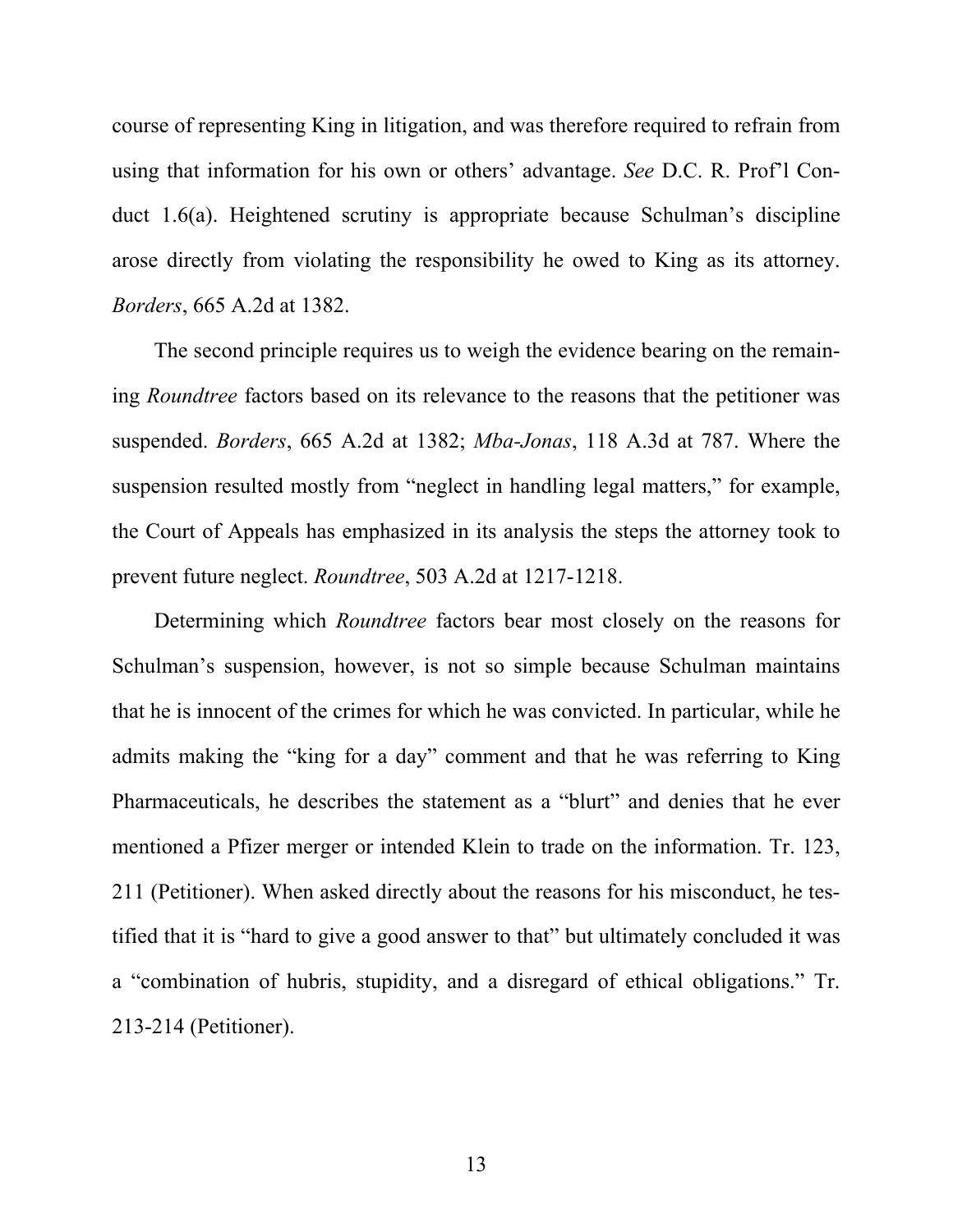But Schulman was not suspended for hubris or stupidity. He was suspended because a jury found him guilty of securities fraud and conspiracy to commit securities fraud, which necessarily entailed finding that he said *more* than "king for a day" and that he *did* intend that Klein trade on the information. *See* DCX 6-021, 6- 023. We must accept those findings as fact; we are not "equipped to accept [contrary evidence] over the final judgment" of the court. *In re Sabo*, 49 A.3d 1219, 1228 (D.C. 2012). Even so, the Court of Appeals has held that an attorney is not required to admit guilt as a condition for reinstatement. *Id.* at 1226. Because Schulman maintains his innocence, we are left with little evidence about the reasons that led him to engage in the misconduct, and we will not hold his failure to confess guilt against him.

That does not mean, however, that there was no evidence relating to the reasons for Schulman's suspension. There was an abundance of evidence about the circumstances of the misconduct, and as explained above, it was those circumstances that made Schulman's conduct particularly serious. Accordingly, we will emphasize in our analysis the matters that relate most closely to those circumstances. We therefore place our greatest emphasis on the second *Roundtree* factor, whether Schulman has demonstrated that he recognizes the seriousness of his misconduct. We also give greater weight to the third and fourth factors—Schulman's conduct since discipline was imposed and his present character—to the extent that they relate to the reasons his misconduct was so serious.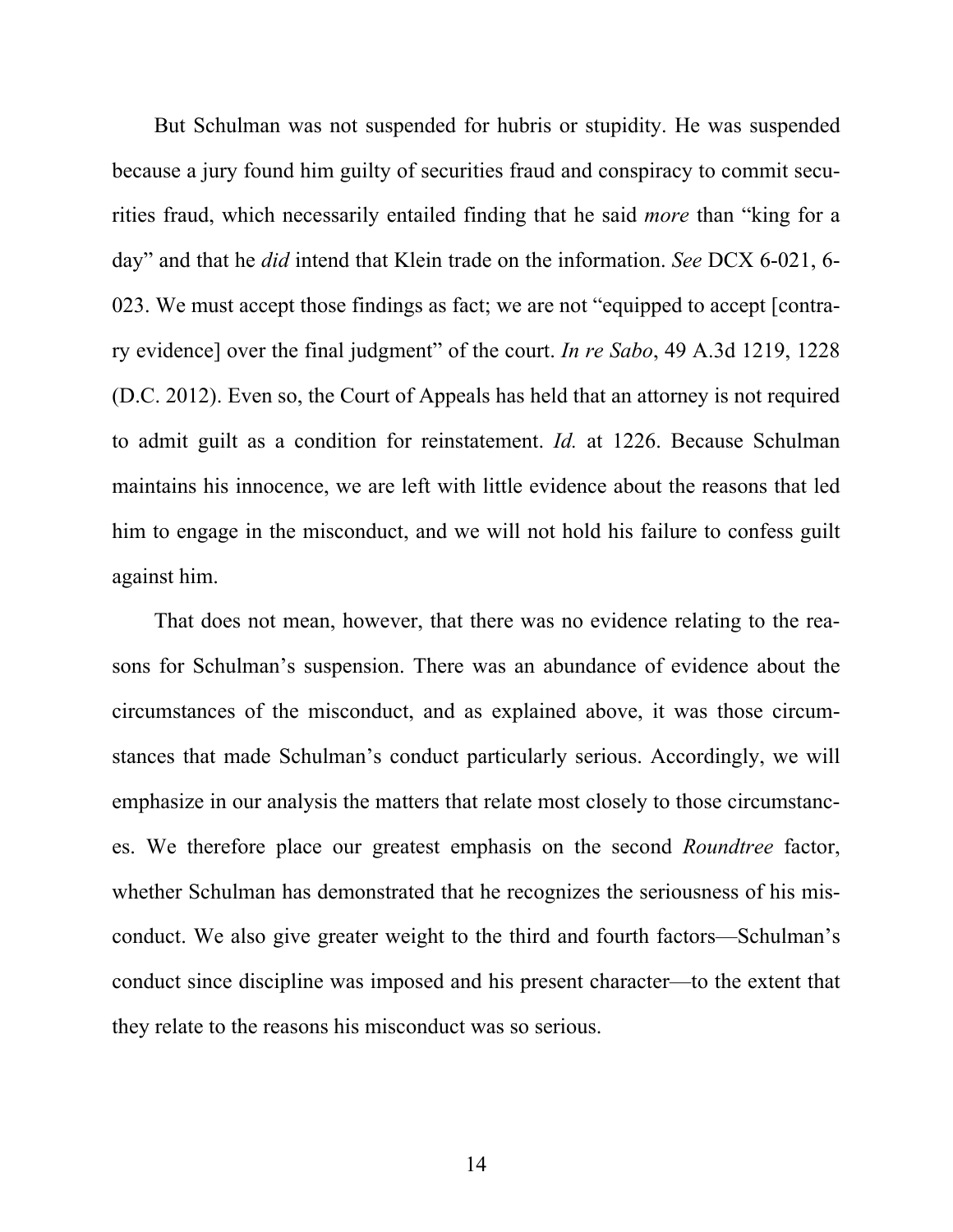#### **1. Whether Petitioner Recognizes the Seriousness of the Misconduct**

Schulman's claim of innocence also complicates our analysis of the second *Roundtree* factor. "It is a rare occurrence" for an attorney to be convicted of a felony, deny his "culpability throughout the criminal proceedings, and later petition[] for reinstatement to the bar." *Sabo*, 49 A.3d at 1225. In *Sabo*, the Court of Appeals held that it is not impossible in such a situation for a petitioner to recognize the seriousness of the misconduct while at the same time maintain his innocence. *Id.* at 1226. "Simple fairness and fundamental justice demand that the person who believes he is innocent though convicted should not be required to confess guilt to a criminal act he honestly believes he did not commit." *Id.* (cleaned up). Nevertheless, "a claim of innocence will not relieve the petitioner of his or her burden to demonstrate recognition of the serious of the misconduct that led to disbarment." *Id.*

We find that Schulman has not done so here. In *Sabo*, the Court of Appeals found that while the petitioner maintained his innocence, he presented evidence that he had accepted responsibility "for the conduct that led to his conviction." *Id.* at 1227. Here, we find that Schulman has not recognized or accepted responsibility for his misconduct or the circumstances that made it so serious.

As we have described above, what made Schulman's conduct especially serious was that he gave extremely sensitive client information about a potential merger to a broker—his broker—in the context of a discussion about his portfolio, where he had authorized the broker to trade stocks on his behalf, where he did not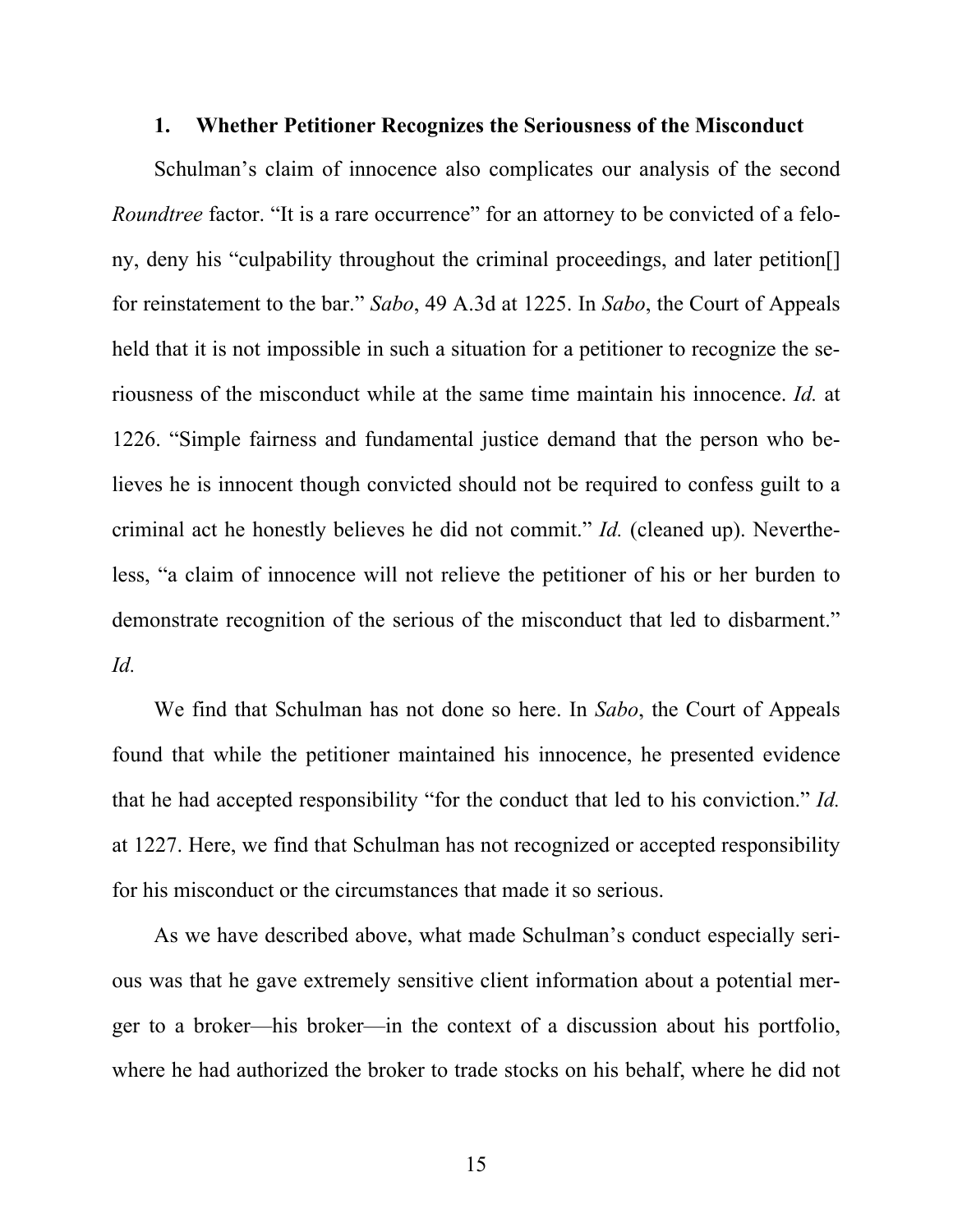pay attention to the trades the broker made on his behalf, where the broker had bought one of his clients' stock before, and where he did not instruct the broker against trading on the confidential information. Almost all of those circumstances were within Schulman's control, but Schulman does not appear to recognize how they contributed to the seriousness of his misconduct, and he does not accept responsibility for them.

To begin, Schulman continues to implausibly downplay the extent of his disclosure to Klein—and by extension his responsibility for the insider trading that ensued. In his testimony, he repeatedly described the disclosure as a "blurt" (Tr. 128, 161, 173, 197, 211) and denied any recollection of mentioning Pfizer or the possibility of a merger. Tr. 148-150. That story does not add up. As the district court in Schulman's criminal case held, his account "that he 'blurted' out the 'King for a day' comment as a joke intended to make him sound like a big shot . . . makes very little sense in the absence of any context." DCX 6-024. As the Second Circuit reasoned, common sense dictates "that Schulman had to have communicated additional information to Klein for Klein to have promptly called Shechtman, cited 'inside information' about King and Pfizer, and begun buying King stock." DCX 8- 016 (citation omitted). Indeed, it is hard to understand why Klein would rush to spend more than a half million dollars of his clients' money on King stock on the first trading day after his dinner with Schulman if all he had to go on was "king for a day." Nevertheless, Schulman maintains that he believes Klein "just went off to the races based on something he shouldn't have gone off to the races on." Tr. 187-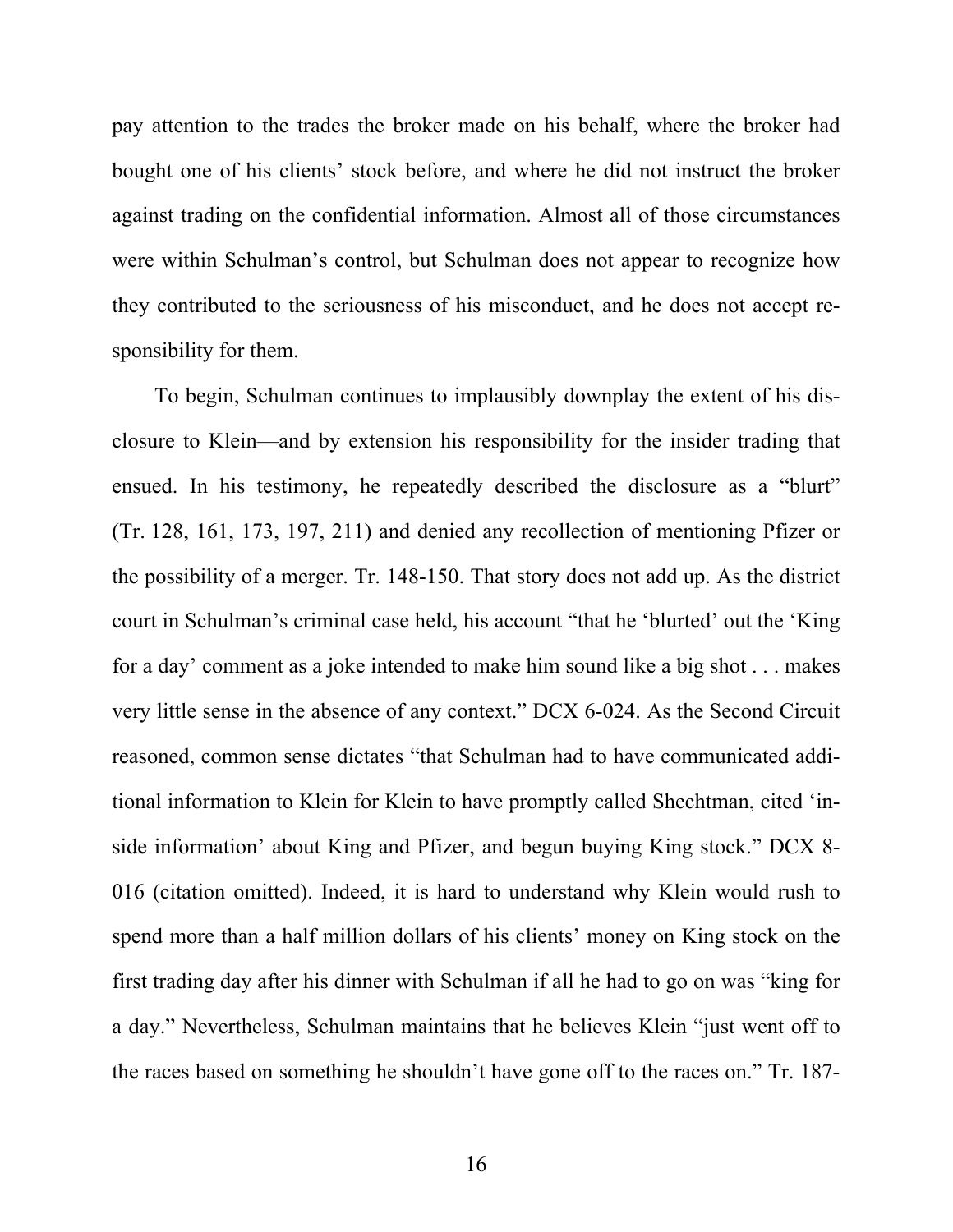188. As an explanation, we do not find that theory plausible; as testimony, we do not find it credible.

Perhaps recognizing the weakness of his story, Schulman now also acknowledges that maybe he could have mentioned a potential merger with Pfizer but does not remember it. Tr. 149. That testimony is new, and flatly inconsistent with what he told the SEC when he was first interviewed about the incident. He testified before the SEC that the "king for a day" remark was the full extent of what he told Klein, and "I would never have told him anything about their meeting, there's a potential merger." DCX 1-016. When asked if it was *possible* if he said anything about a deal involving King that would raise its stock price, Schulman answered "No." DCX 1-023. Later, when he was interviewed by DOJ, Schulman volunteered that he had never mentioned Pfizer to Klein at all. DCX 2-006. And in his criminal case, Schulman's legal arguments were premised on having said nothing other than the "king for a day" remark. *See* DCX 6-023; DCX 8-015. In light of those statements we give little weight to Schulman's acknowledgment here that perhaps he mentioned the Pfizer merger after all. Schulman did not acknowledge that his testimony had evolved from his claims in earlier interviews and from the theories he presented in the criminal case, and he still claims to believe the implausible story that Klein went "off to the races" on his own. Tr. 187-188.

Even beyond that claim, Schulman fails to recognize how he bears responsibility for the circumstances that enabled Klein to trade on the information he received from Schulman. For example, Schulman testified that Hunton & Williams's

17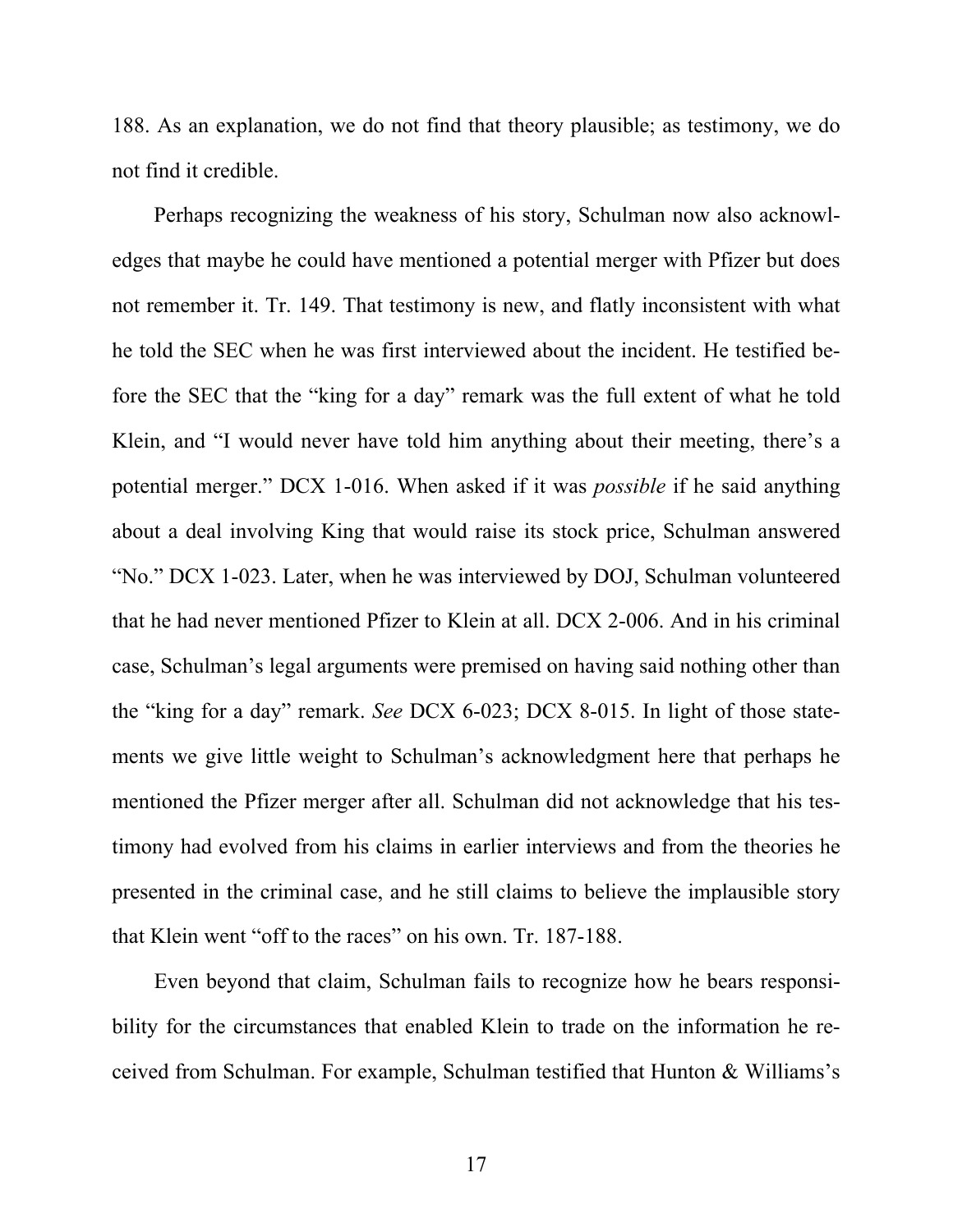policy at the time required attorneys to clear their stock trades against a list of companies for which trading was forbidden, but that "as long as you had a discretionary account, you didn't have to check that list because obviously I had no input into when the stocks were bought or sold."<sup>2</sup> Tr. 108. Although that arrangement was precisely what enabled Klein to purchase stock for Schulman based on Schulman's insider information, Schulman does not see anything wrong with it now. When asked by his lawyer whether he should have provided the no-trade list to Klein, Schulman answered "It's hard even with the benefit of hindsight, because I had no idea what he was buying or selling." Tr. 109. When asked directly what he thought of the policy as he had described it, Schulman answered that it "seemed to make sense" because he had "no idea he's looking at buying company X or selling company Y." Tr. 177-178. Schulman is thus still unable or unwilling to acknowledge that the trades made in his name were ultimately his responsibility, not Klein's. Indeed, Schulman testified, "What I should have done with the benefit of hindsight is said absolutely you should never buy -- you have discretion but absolutely you cannot buy any stock that you know of a company that you know that I am representing." Tr. 109. In other words, Schulman continues to believe it was Klein's responsibility—not his own—to ensure that he did not buy stock in Schulman's clients.

<sup>&</sup>lt;sup>2</sup> Schulman's testimony about Hunton & Williams's policy was inconsistent with his interview with the SEC. Although he testified here that Hunton & Williams's policy was the reason he did not need to clear stock purchases with the firm, he denied knowing about any such policy when asked by the SEC, testifying "I'm sure there's a firm policy on it, but I'm not aware." DCX 1-018.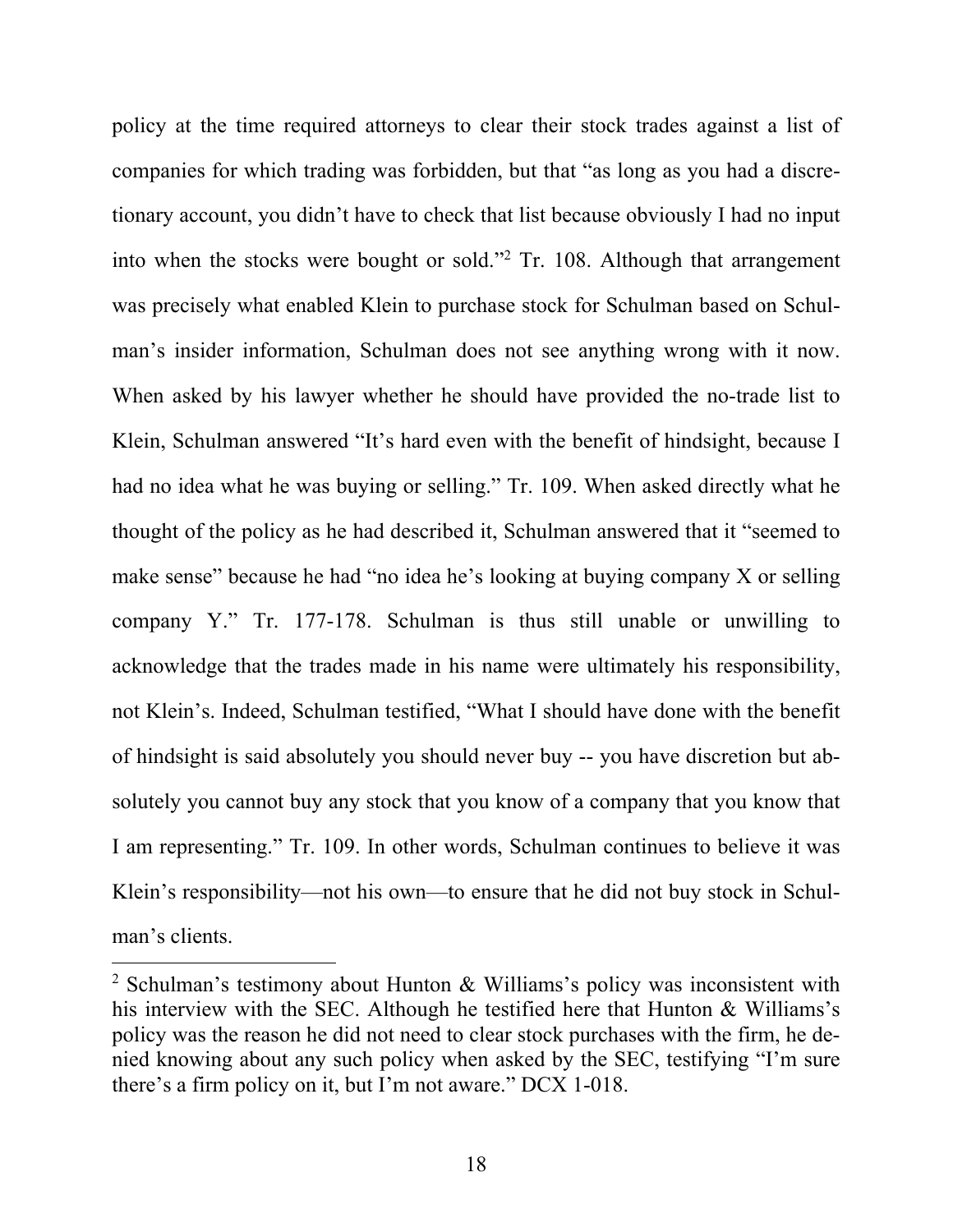Nor does Schulman acknowledge that he should have kept himself informed of the trades that Klein made on his behalf. He testified that he did not check his account statements and gave the impression that he believed it would have been unreasonable to do so because Klein was making so very many trades.<sup>3</sup> *See* Tr. 178-179. Again, Schulman indicates by his testimony that he does not believe, even now, that the transactions made on his account were his responsibility.

Schulman likewise fails to acknowledge how Klein's prior purchase of stock in one of Schulman's clients could have affected how Klein interpreted Schulman's disclosure. Schulman testified that he knew Klein had purchased Enzo stock for him and that he became angry with Klein because he believed the company was not a good investment.<sup>4</sup> Tr. 144-145, 172-173. Schulman did not acknowledge, however, that his reaction to the Enzo purchase could have signaled to Klein he *should* buy King because it *would* be a good investment. Schulman's testimony re-

<sup>&</sup>lt;sup>3</sup> Schulman's testimony about searching for the King transaction after he learned about it was also inconsistent with his testimony before the SEC. Before the Hearing Committee, he volunteered that in April 2011, he went back to the statement "[a]nd even looking for King, it took me a good 15 minutes or so thumbing page by page through that statement before I found the King transaction." Tr. 178. In his August 2012 SEC testimony, however, Schulman testified that he and his wife had attempted to find the transaction, but "[e]ven with hindsight going back, we never found it." DCX 1-021. When he was shown the King transaction on the statement, he testified, "This is the first time I ever recall seeing this. First time I've ever seen this." DCX 1-012.

<sup>&</sup>lt;sup>4</sup> Schulman's testimony about the reasons he was angry regarding the Enzo purchase was consistent with his SEC testimony, *see* DCX 1-008, but inconsistent with his DOJ interview, where he said he had reprimanded Klein because he believed it was "improper" to hold shares in one of his clients. *See* Tr. 142.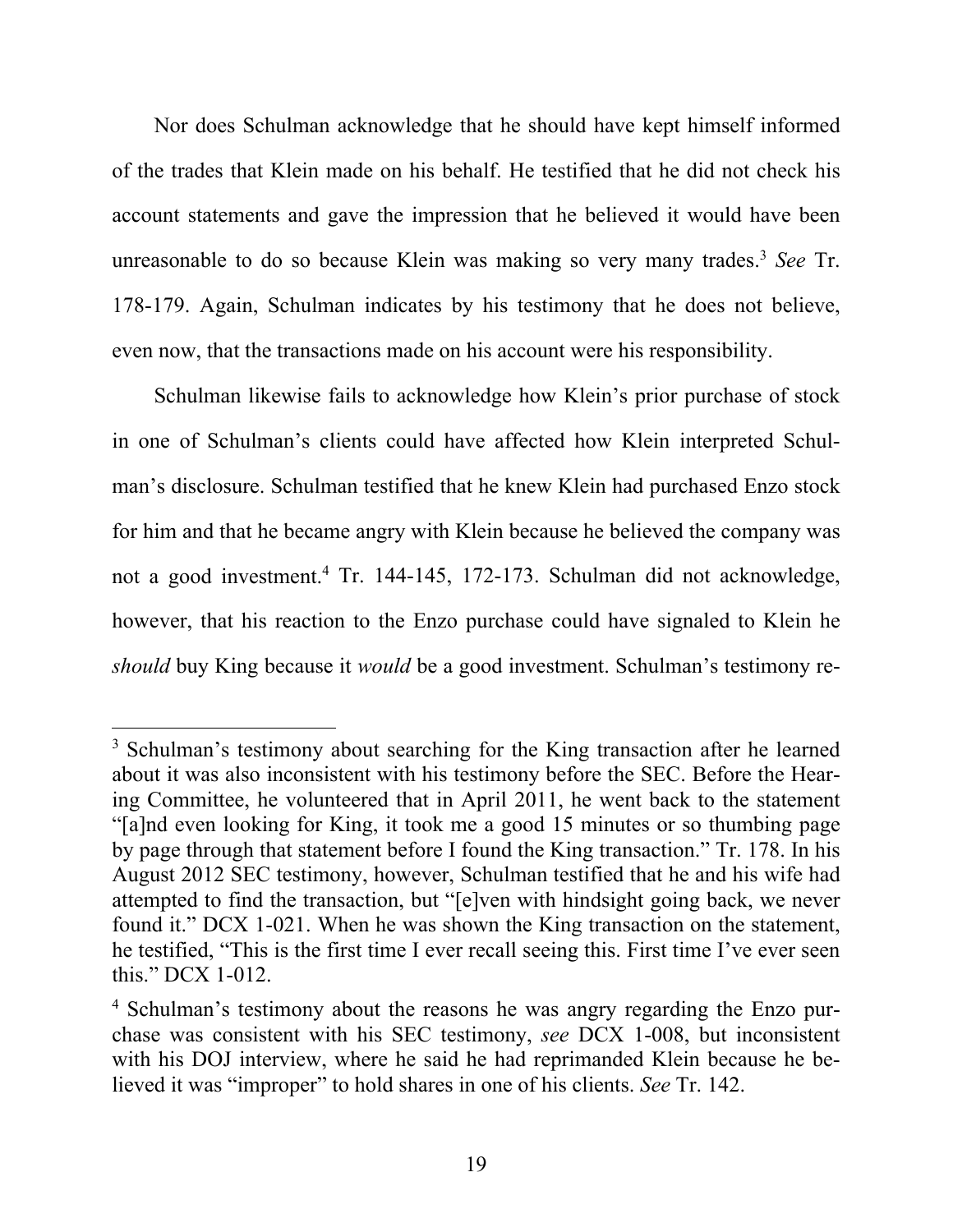garding Enzo is another example of how he continues to downplay his culpability rather than acknowledge his responsibility.

Although Schulman testified that he believes what he did was "wrong" and understands that it violated the Rules of Professional Conduct, Tr. 128-129, we understand that testimony to refer only to the wrongdoing he is willing to admit: blurting out the "king for a day" remark and more generally "carelessness" in discussing client matters with Klein. *See* Tr. 108. At the same time, Schulman repeatedly characterized meeting with his financial advisor in terms that minimized the seriousness of revealing insider information. *See* Tr. 130 ("meeting with a close colleague in a family situation in my home"), 78 ("even though he was a trusted confidant and we were in a completely social context"). And when asked directly about the seriousness of his conduct, Schulman did not have much to say beyond acknowledging that he had in fact violated the rules. He initially described "talking about client matters with a financial adviser" as "rank[ing] very high up there on stupid." Tr. 78. When asked again if he thought insider trading or talking about client confidences are serious matters, he again answered that what he did was "stupid" and "foolish" and "the stupidest thing I ever did in my life." Tr. 128-129. On further questioning Schulman struggled to explain why he thought the conduct was serious and not merely stupid, stating that it "reflected badly" on himself and others, and referring to the seriousness of the consequences he suffered rather than the seriousness of his misconduct. *See* Tr. 179-182.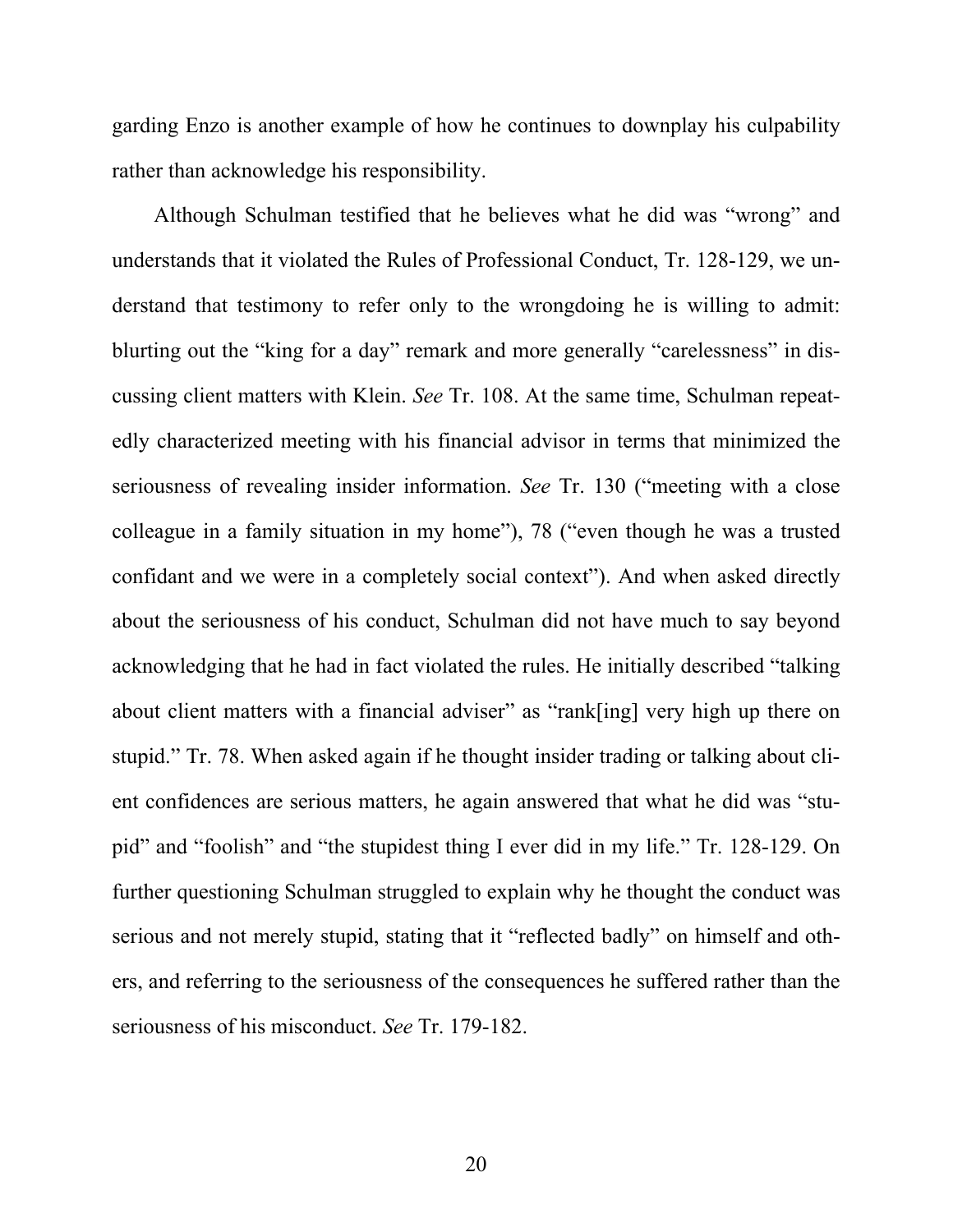Overall, Schulman's testimony reflects the belief that his actions were simply the "but for" cause of the illegal trading activity and the responsibility lies mostly with Klein. Tr. 211. He describes Klein as a person who "hurt me more than any other human being in my life has hurt me," and describes Klein's actions as a "total betrayal." Tr. 73-74, 209. When asked directly if he considers himself a victim, he testified only that he is not a victim "in the sense" that his disclosure violated the Rules of Professional Conduct. Tr. 128-129. Unspoken in that testimony is the belief reflected in the rest of the testimony, that in other senses he very much was the victim. Indeed, Schulman does not appear to have engaged in much introspection during his suspension about what led him to violate the Rules of Professional Conduct. To the contrary, the tenor of his testimony was that while he technically violated the rules, he does not believe he truly did anything wrong. Even when testifying about what he says is "the lesson I think I've learned the most," Schulman described his own actions as "a fleeting, passing comment made under what you consider the safest of circumstances, which I did meeting with a close colleague in a family situation." Tr. 129-130. While he says he now understands that there can be "zero tolerance" for disclosing client information in that situation, Schulman's testimony reveals that he still believes it *should* have been "safe[]" to do so. *Id.* 

Our finding that Schulman does not recognize the seriousness of his misconduct is not based on his claim of innocence. That claim is based most strongly on Schulman's belief that he never intended Klein to trade on information about King. *See* Tr. 123 ("But did I intend in my heart for this guy to go ahead and make these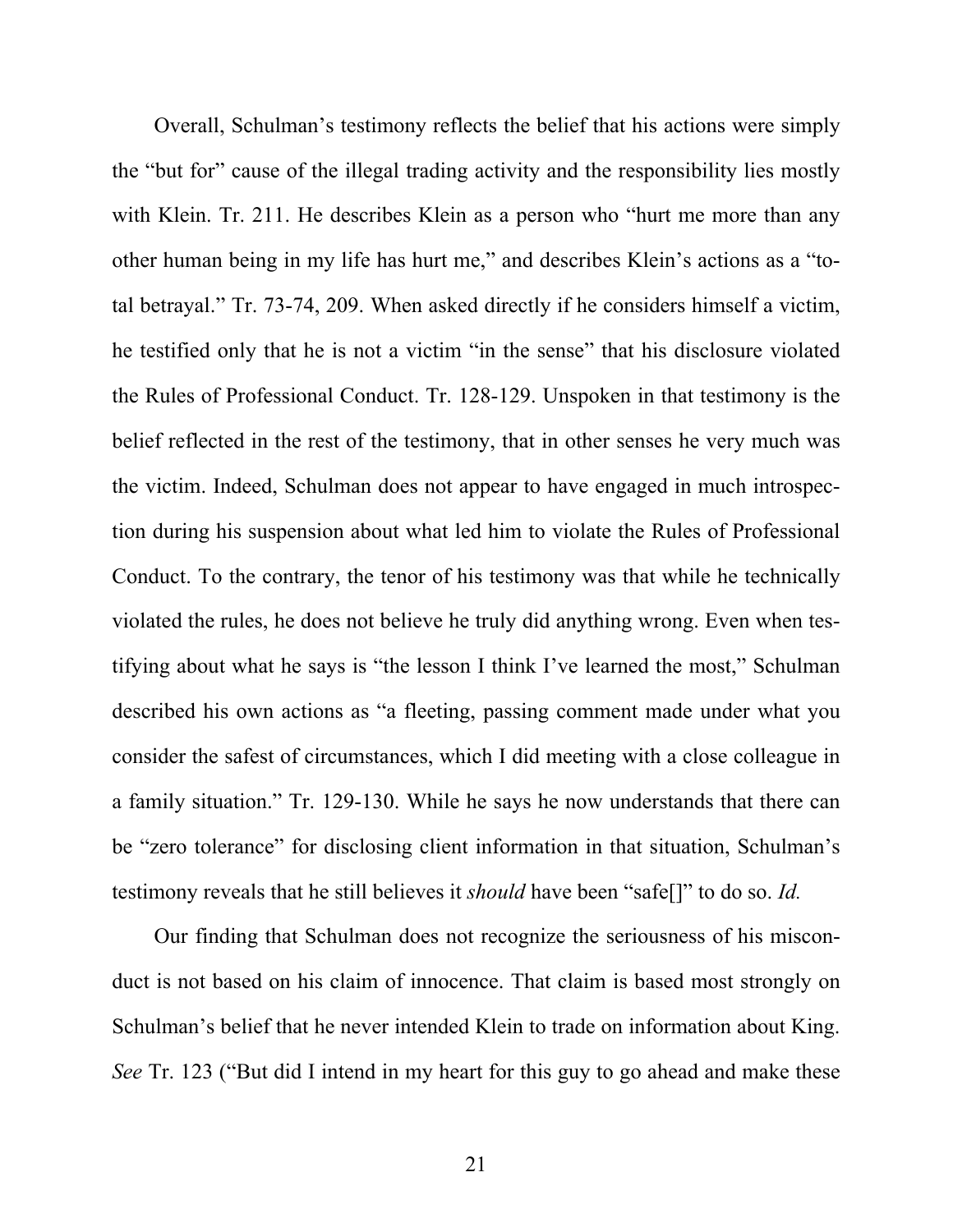trades given our history? Absolutely not. And I'll take that to my grave."). Schulman need not admit otherwise to acknowledge that regardless of what he claims to remember, Klein's actions do not make sense if Schulman did not mention Pfizer or a possible merger. He need not admit that he intended Klein to buy King stock to acknowledge that his stock trades were his responsibility; that it was reckless to give anyone authority to trade individual stocks on his behalf; that it was reckless to remain ignorant of the trades that were made on his behalf; that he should have been *more* careful—not less—when speaking with his financial advisor; that his disclosures were all the more reckless because he knew Klein had purchased Enzo stock; or that his reaction to the Enzo purchase could have signaled to Klein that he should trade on the information about King. Those are the circumstances of his misconduct "that led to his conviction." *Sabo*, 49 A.3d at 1227. Unlike the petitioner in *Sabo*, Schulman fails to take responsibility for them.

On the other end of the scale, we recognize that Schulman accepted some responsibility by agreeing to the negotiated discipline and the sanction. Applying heightened scrutiny and emphasizing the matters that bear most strongly on the reasons he was suspended, however, we find Schulman's acceptance of negotiated discipline is heavily outweighed by his continuing failure to acknowledge or accept responsibility for the conduct that led to his conviction. In sum, we find that Schulman has not demonstrated that he recognizes the seriousness of his conduct and weigh this factor against reinstatement.

22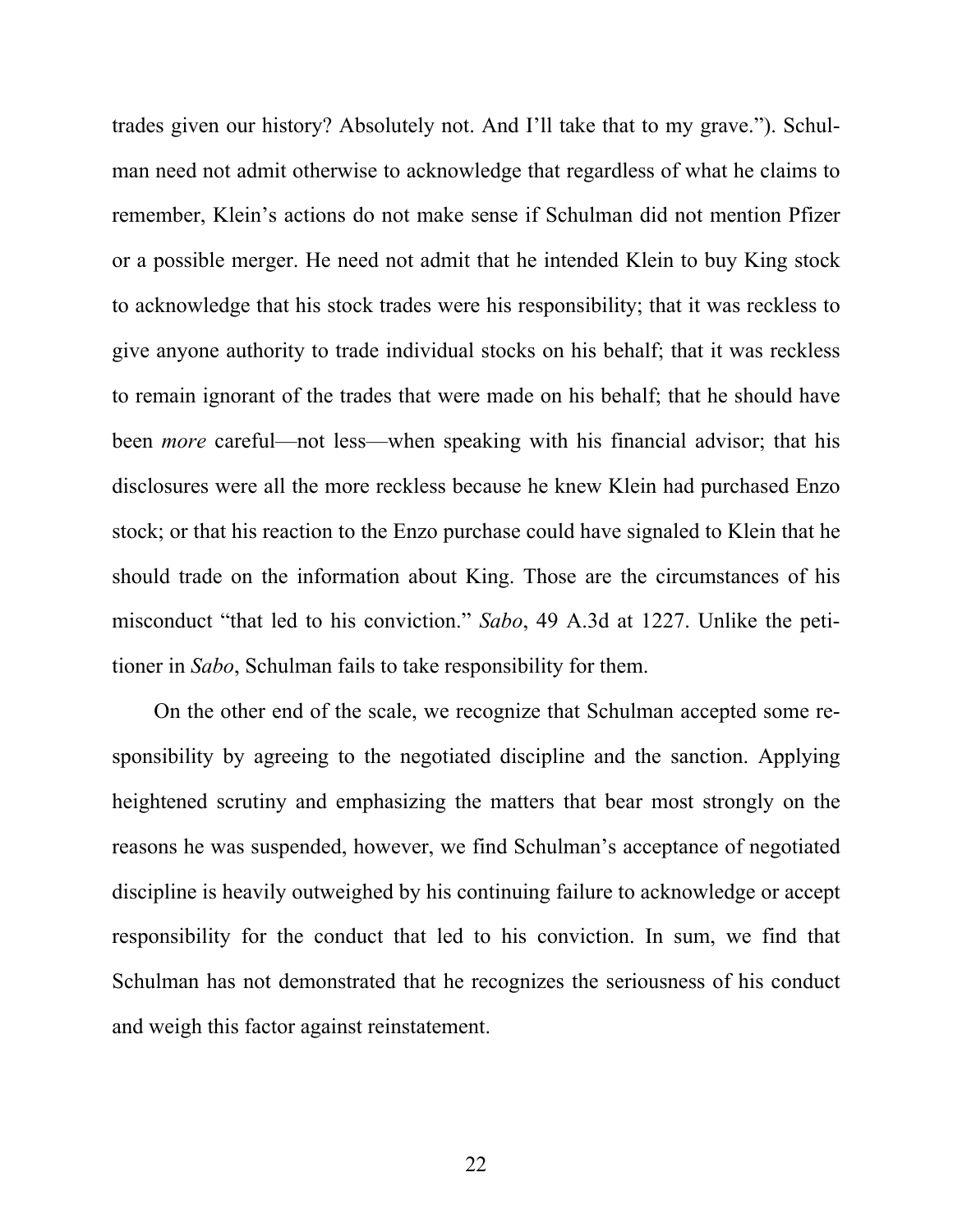#### **2. Petitioner's Conduct During His Period of Disbarment**

 Under the third *Roundtree* factor, the Court considers a petitioner's "conduct since discipline was imposed, including the steps taken to remedy past wrongs and prevent future ones." *Roundtree*, 503 A.2d at 1217.

By all accounts, Schulman has made good use of his time while he has been suspended. He paid the court-ordered fine and disgorged the \$15,527 profit from the King stock trades as part of his sentence. *See* Tr. 156-157. He also served more than the 2000 hours of community service required by his conviction. PX 7. He completed a master's degree, has become a master gardener, started a community garden, and has tutored students learning English as a second language. *See* PX 1; PX 3; PX 9. He has also used his free time to help with chores around the house, spend more time with his grandchildren, and assist his sister in caring for his parents. *See* Tr. 37-38, 261-262, 264. As commendable as all of that is, however, none of it bears much relationship to the reasons for his suspension. Although the fine, disgorgement, and community service are related to the suspension in that they were consequences imposed by the district court as a result of his conviction, fulfilling the terms of a criminal sentence strikes us as the bare minimum expected of a petitioner seeking reinstatement to the bar. Schulman's other beneficial activities are not related to the reasons for his suspension, and we therefore give them less weight under this factor.

We give more weight to steps Schulman has taken to address circumstances that contributed to the seriousness of his misconduct. In particular, he and his wife

23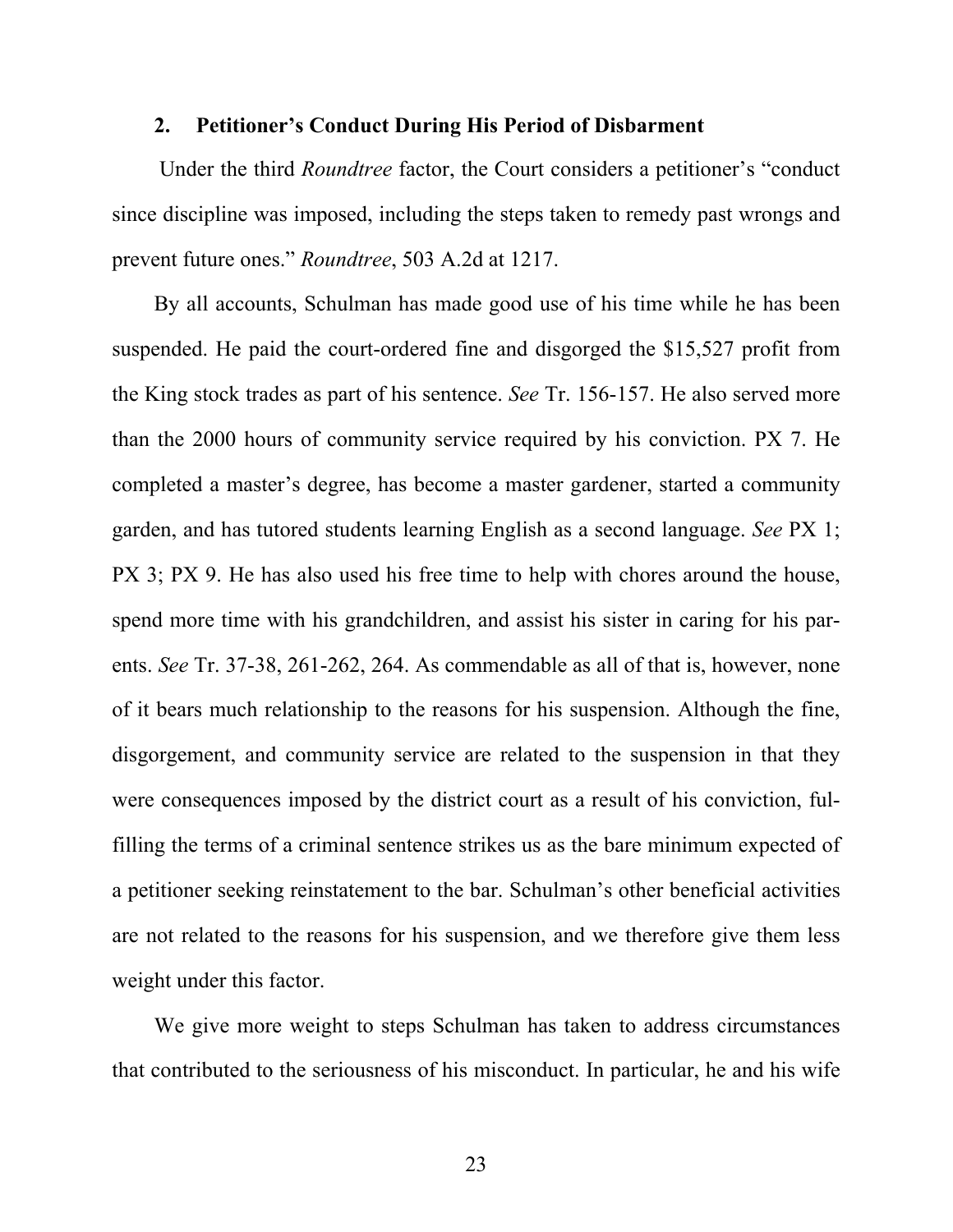have transferred their financial holdings to a firm under instructions to purchase only mutual funds and not individual securities. *See* PX 6; Tr. 78-79 (Petitioner). Although that step does not prevent Schulman from improperly disclosing client information in the future, it does eliminate the possibility that such a disclosure would lead to stock purchases on Schulman's own accounts. Thus, despite his unwillingness to admit there was anything wrong with his arrangement with Klein, it is helpful that Schulman is not in such an arrangement now. While Schulman's present financial arrangements do not address what led him to reveal confidential client information in the first place, they are a significant improvement from the circumstances that existed when he engaged in the underlying misconduct.

Although the question is close, we find that Schulman has taken some steps to remedy past harms by fulfilling the terms of his criminal sentence, that he has taken some steps to prevent future harms by rearranging his finances, and that he has otherwise made good use of his time while suspended. We conclude that Schulman's conduct during suspension favors reinstatement.

#### **3. Petitioner's Present Character**

To satisfy the fourth *Roundtree* factor, Petitioner must demonstrate, among other things, that "those traits which led to the petitioner's disbarment no longer exist and . . . the petitioner is a changed individual having a full appreciation for his mistake." *In re Brown*, 617 A.2d 194, 197 n.11 (D.C. 1992) (quoting *In re Barton*, 432 A.2d 1335, 1336 (Md. 1981)). As evidence of this change, Petitioner should also proffer the testimony of "live witnesses familiar with the underlying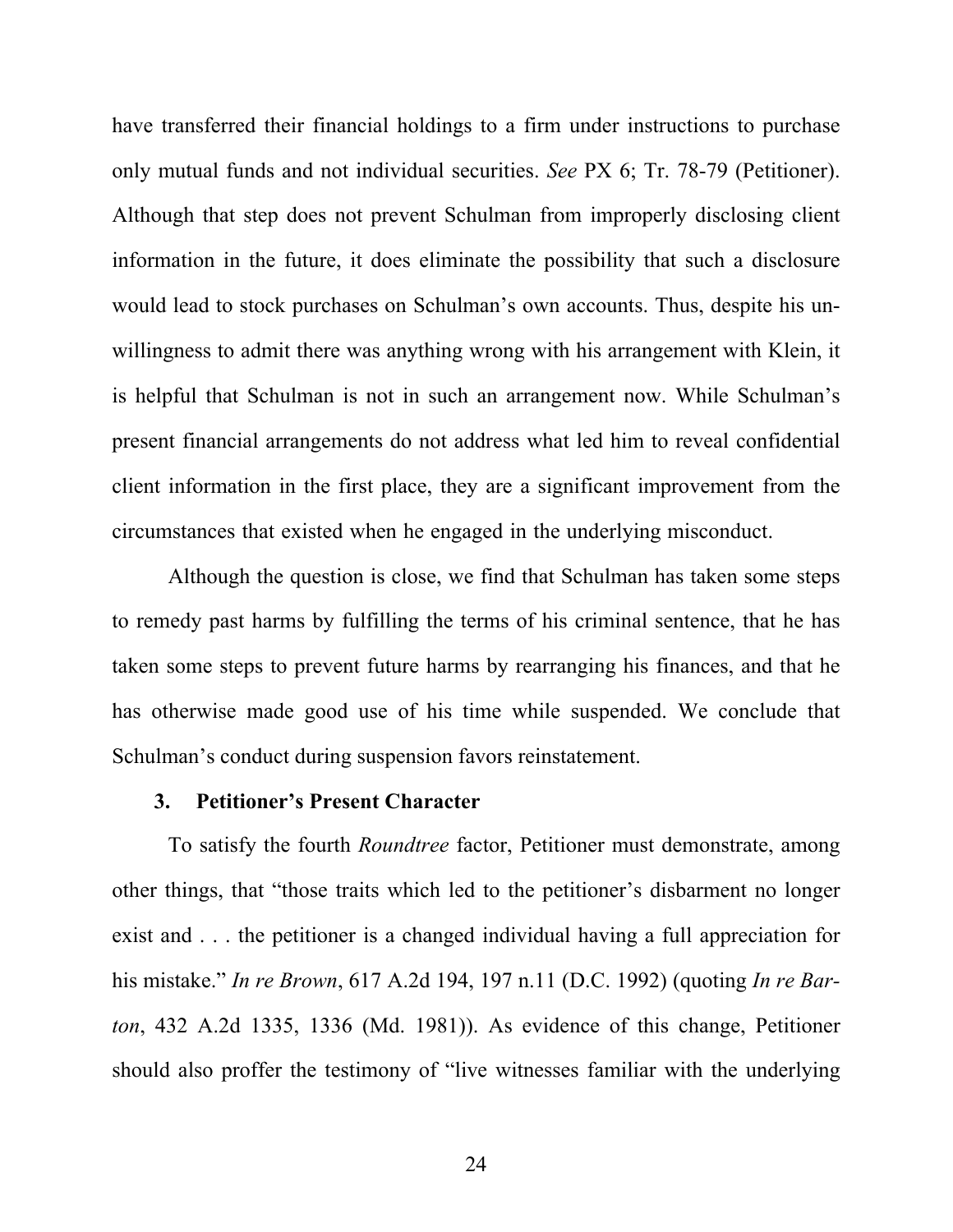misconduct who can provide credible evidence of . . . petitioner's present good character." *In re Yum*, 187 A.3d 1289, 1292-1293 (D.C. 2018) (per curiam) (denying reinstatement where petitioner's witnesses were unfamiliar with the details of his misconduct).

Once again, our analysis is complicated by Schulman's claim of innocence. To avoid requiring that he admit guilt in order to establish this factor, we again look to whether Schulman has demonstrated a "full appreciation for his mistake," *Brown*, 617 A.2d at 197 n.11, and whether he has proffered character witnesses to attest to his changed character.

For the reasons described above, we do not believe Schulman fully appreciates the seriousness of his conduct or takes responsibility for his actions based on his own testimony. Although the Hearing Committee heard testimony from several character witnesses, each of whom testified to Schulman's good character, we do not find that their testimony outweighs Schulman's own. Each of the witnesses affirmed, when asked by Schulman's counsel, that they knew about his conviction and that the Hearing Committee must accept that Schulman had committed the crimes for which he was convicted. Tr. 226-227 (Goldstein); 232-233 (Gibbs); 244 (Bender); 250 (Brown); 260-261 (G. Schulman). It was not clear, however, that the witnesses believed, any more than Schulman himself, that he had done anything wrong. One witness, for example, described Petitioner's statements to Klein as "a joke or flip remark." Tr. 226 (Goldstein). And regardless of how they viewed his conviction, none of the witnesses seemed to believe that Schulman's misconduct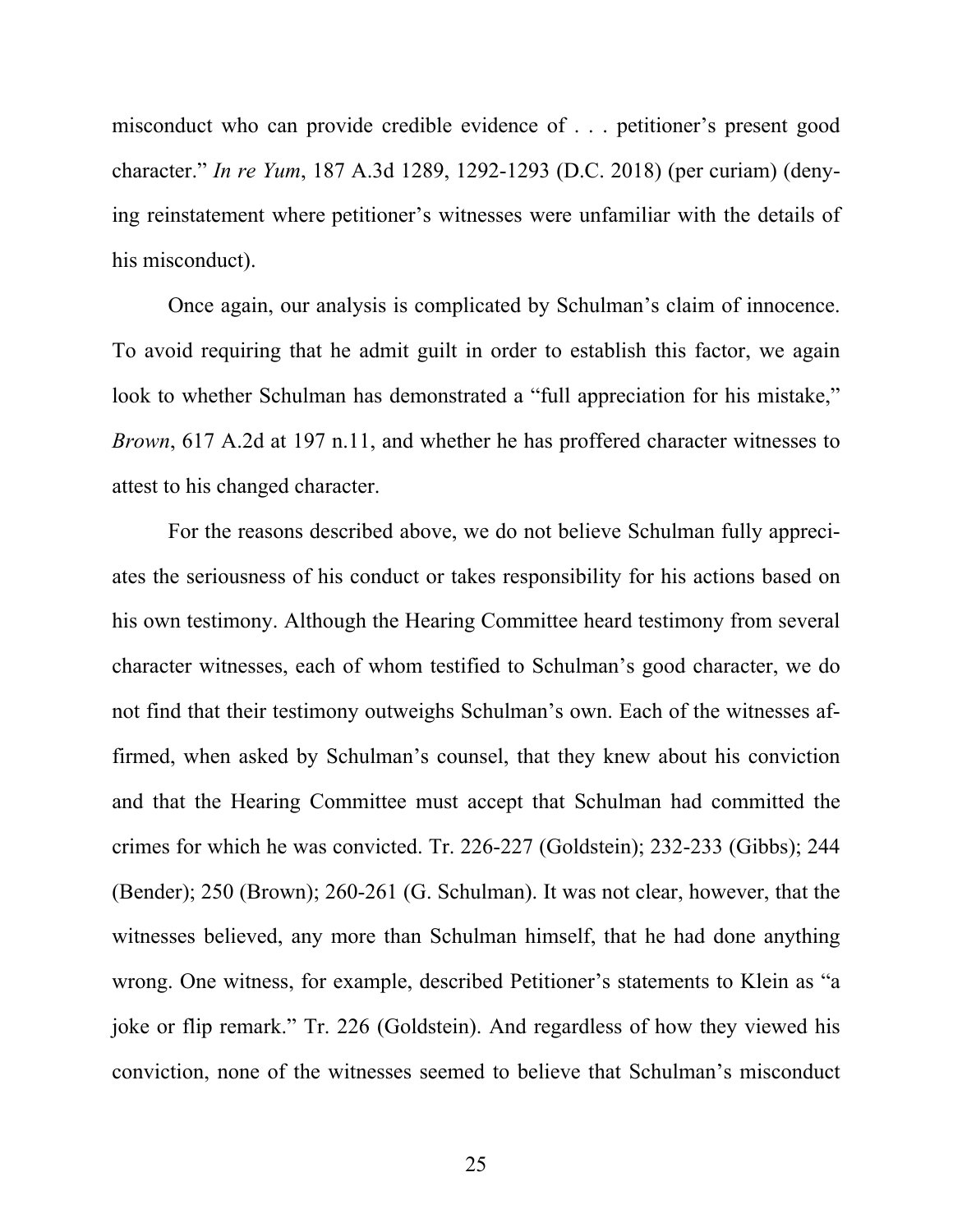stemmed from any trait in need of correction. *E.g.* Tr. 228-229 (Goldstein) ("I've never seen him ever either have any self-aggrandizement or any seeking for money or talking about money or anything that would be sketchy. I've never seen anything like that."); Tr. 244 (Bender) ("I feel that Rob Schulman is of the utmost moral character, now and always has been based upon my interactions with him."); Tr. 251 (Brown) ("I have never known him to be dishonest or avaricious in any way. I have always thought he<sup>[]</sup> . . . has top quality character."). The most helpful witness testified that he has "utmost confidence in Rob's honor and integrity, despite what happened -- despite the conviction." Tr. 234-235 (Gibbs). The same witness described Schulman as remorseful: "He's certainly sorry about what happened, absolutely. It's taken a terrible toll on Rob, and [his wife] and the whole family." Tr. 235 (Gibbs).

While we do not doubt the witnesses' sincerity, we do not find that it establishes Schulman has changed as an individual or that he fully appreciates his misconduct. Applying heightened scrutiny, and weighing most heavily the matters that relate to the reasons for his suspension, we find Schulman has not established that his present character favors reinstatement.

## **4. Petitioner's Present Qualifications and Competence to Practice Law<sup>5</sup>**

To satisfy the last *Roundtree* factor, "[a] lawyer seeking reinstatement . . . should be prepared to demonstrate that he or she has kept up with current devel-

<sup>&</sup>lt;sup>5</sup> Hearing Committee Member Littner does not join this portion of the Report and Recommendation. *See* Separate Statement of Roxanne Littner Dissenting in Part, *infra*.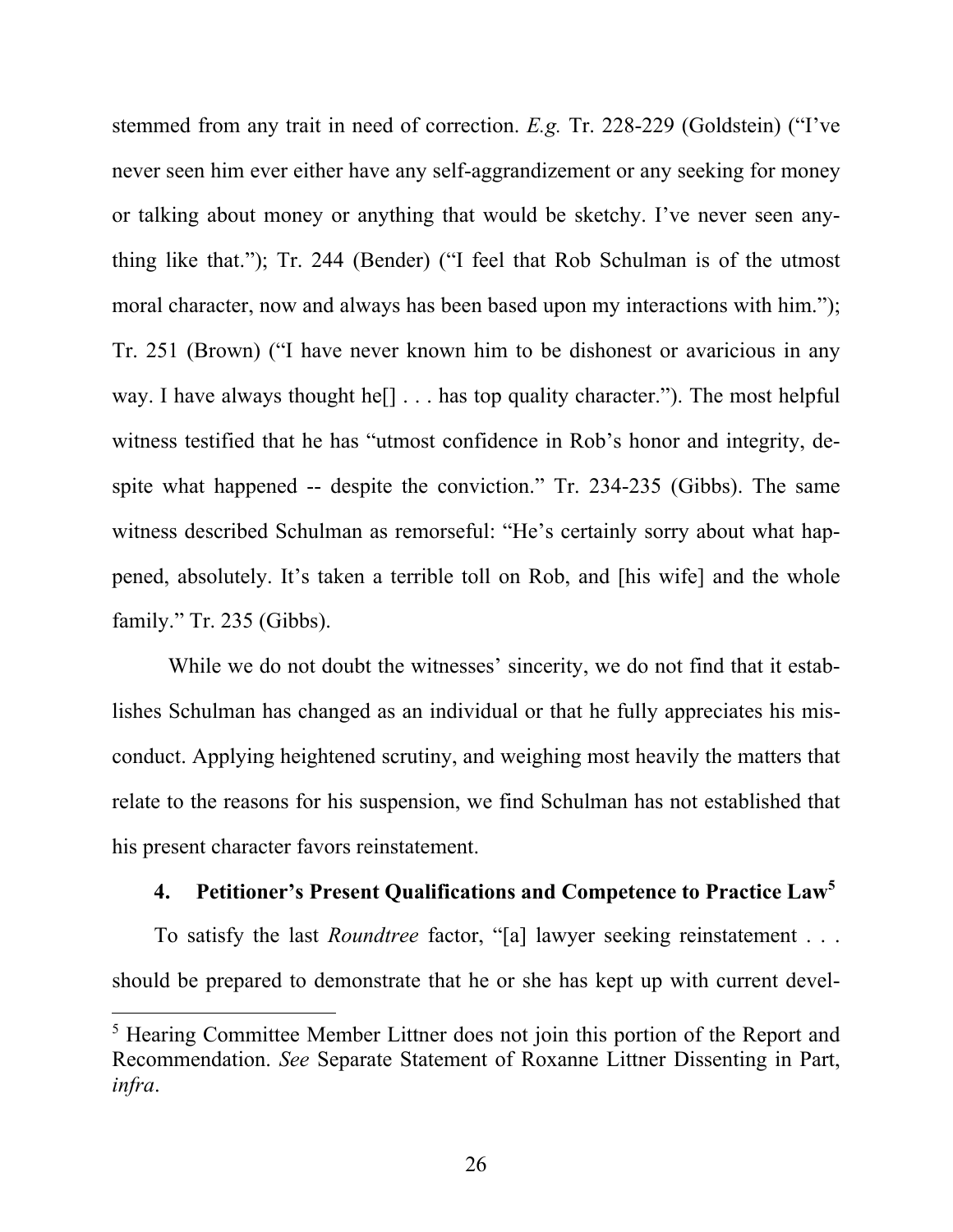opments in the law." 503 A.2d at 1218 n.11. Schulman and his character witnesses credibly testified that he has kept abreast of developments in patent law, which is his area of expertise.<sup>6</sup> Tr. 110-114 (Petitioner); 237-238 (Gibbs); 246 (Bender); 250, 254-255 (Brown). We therefore find that Petitioner has satisfied this *Roundtree* factor. We give less weight to this factor, however, because it has little relevance to the reasons for his suspension in that Schulman's misconduct did not result from incompetence or any lack of knowledge about patent law. *See Roundtree*, 503 A.2d at 1217.

### **IV. CONCLUSION**

As described above, the seriousness of Petitioner's misconduct does not prevent him from establishing his fitness to practice law so long as the remaining *Roundtree* factors are satisfied. We find that Petitioner has satisfied one of the factors by demonstrating that he has taken some steps to prevent future harm of the kind that resulted from his misconduct. A majority of the Ad Hoc Hearing Committee finds he has satisfied a second factor by showing he is competent to resume the practice of law. We find those factors are outweighed by Petitioner's failure to demonstrate that he appreciates the seriousness of his misconduct or that his present character favors reinstatement. We have given the greatest weight to the factors that bear on the reasons for Petitioner's suspension, which in this case are the circumstances that caused his misconduct to be particularly serious. Petitioner fails

<sup>&</sup>lt;sup>6</sup> Although Schulman took several continuing legal education courses in patent law during his suspension, he did not take any courses in legal ethics. Tr. 182-183.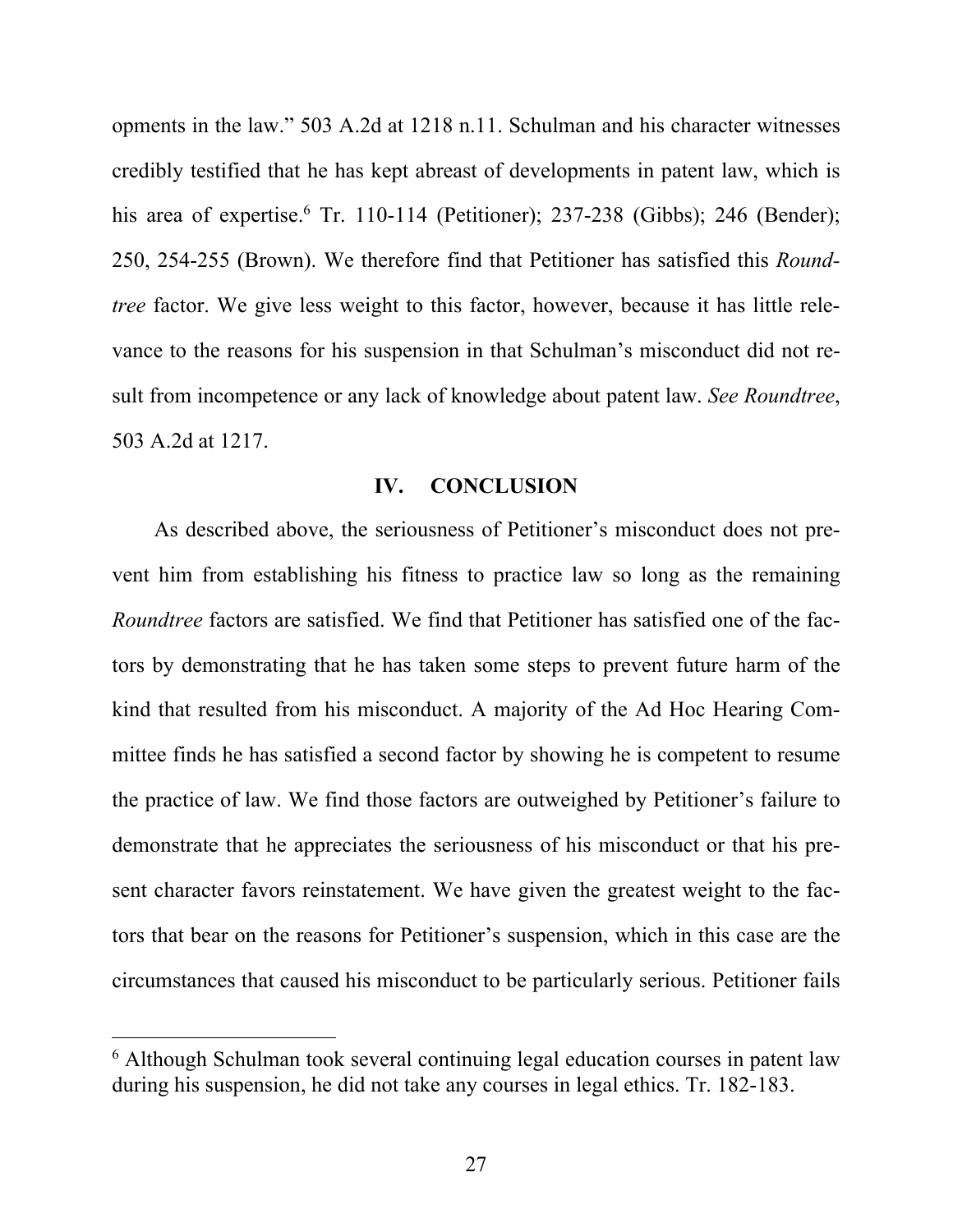to acknowledge or take responsibility for those circumstances, which were largely of his own creation or within his control. In sum, we find Petitioner has failed to demonstrate by clear and convincing evidence the fitness qualifications required for readmission under D.C. Bar R. XI, § 16(d)(1)(a) and as set forth in *Roundtree*. Accordingly, we recommend the Petition for Reinstatement be denied.

### AD HOC HEARING COMMITTEE

Vackwalshi

 Theodore (Jack) Metzler Chair

Roxanne Lif, fner

Roxanne Littner Public Member

. Kramer

 A.J. Kramer Attorney Member

<sup>&</sup>lt;sup>7</sup> Ms. Littner dissents from the finding that Schulman established his competence to resume the practice of law but joins the Report in all other respects.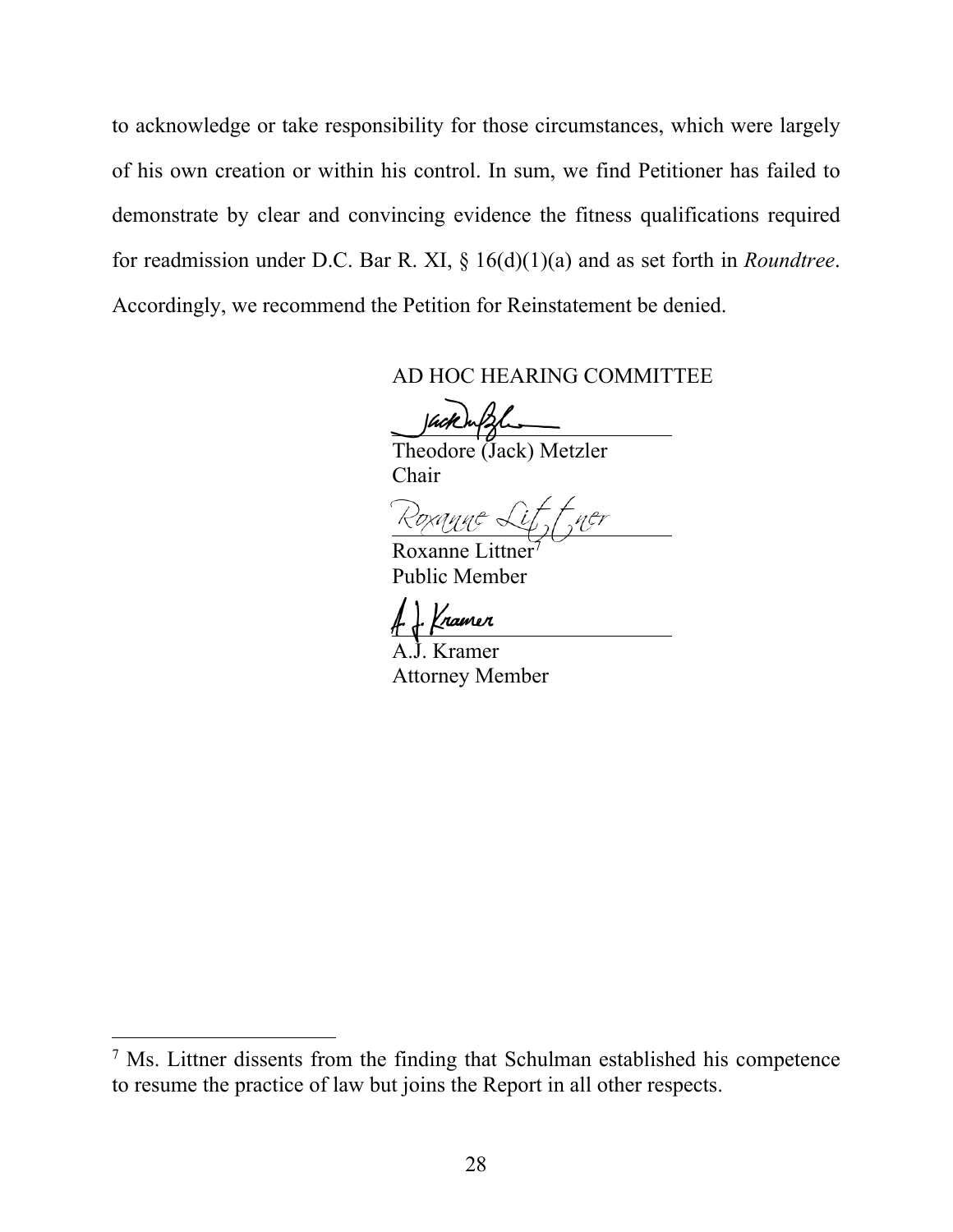# DISTRICT OF COLUMBIA COURT OF APPEALS BOARD ON PROFESSIONAL RESPONSIBILITY AD HOC HEARING COMMITTEE

| In the Matter of:                     |                        |                                   |
|---------------------------------------|------------------------|-----------------------------------|
| ROBERT M. SCHULMAN,                   | $\bullet$<br>$\bullet$ | Board Docket No. 21-BD-021        |
| Petitioner.                           |                        | Disciplinary Docket No. 2021-D083 |
| A Suspended Member of the Bar of the  |                        |                                   |
| District of Columbia Court of Appeals |                        |                                   |
| (Bar Registration No. 376111)         |                        |                                   |

#### SEPARATE STATEMENT OF ROXANNE LITTNER DISSENTING IN PART

I respectfully dissent from the Hearing Committee's finding in part III.B.4 that Petitioner Robert Schulman has established he is competent to resume the practice of law. In my view, competence includes understanding and abiding by the ethics rules that attorneys are bound to follow. Although Schulman may have shown that he has the technical skills to practice patent law, I would find that he has not established that he understands the confidentiality rules he violated. As explained in the Report and Recommendation, Schulman does not believe he did anything truly wrong and has not shown that he understands the seriousness of maintaining client confidences. His testimony shows that he believed it should have been "safe[]" to talk about client matters with his broker, and his view about revealing some kinds of client information was: "that's the kind of thing that to me I didn't think it was terribly problematic." Tr. 129-130, 185-186. His testimony gives us no reason to think his view has truly changed. His failure to take any ethics courses while suspended shows that he did not believe he had anything to learn in the area. And